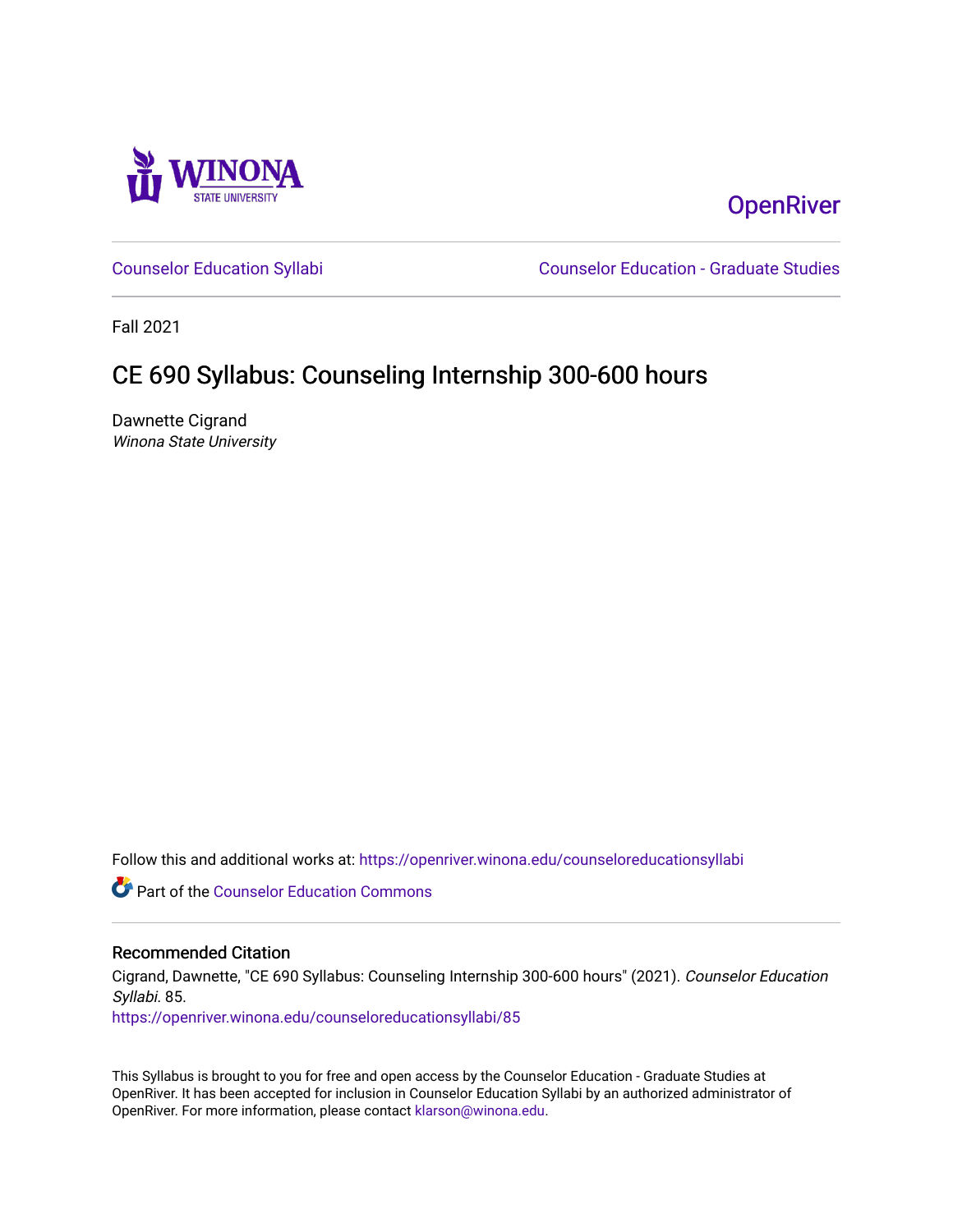| <b>Winona State University</b><br><b>Counselor Education Department</b><br>CE 690: Counseling (300/600 Clock Hours)<br>Semester Hours: 3-6 |                                                                                                             |  |  |  |  |  |  |
|--------------------------------------------------------------------------------------------------------------------------------------------|-------------------------------------------------------------------------------------------------------------|--|--|--|--|--|--|
| <b>Course Location</b>                                                                                                                     | Helble Hall 343, Winona Campus                                                                              |  |  |  |  |  |  |
| <b>Instructor</b>                                                                                                                          | Dawnette Cigrand, Ph.D.<br>Preferred Pronouns: She, her, hers<br>Preferred Title: Dr. Cigrand               |  |  |  |  |  |  |
| <b>Instructor Phone &amp;</b><br>E-Mail                                                                                                    | 507.457.5336 (w) or 319.480.5725 (c – for emergencies only); $\frac{d \text{cigend}}{d \text{winnona.edu}}$ |  |  |  |  |  |  |
| <b>Program Website</b>                                                                                                                     | https://www.winona.edu/counseloreducation/                                                                  |  |  |  |  |  |  |
| <b>Instructor Office Location</b>                                                                                                          | Helble Hall 350                                                                                             |  |  |  |  |  |  |
| <b>Instructor Office Hours:</b>                                                                                                            | Mondays and Tuesdays 11am-4pm via Zoom<br>https://minnstate.zoom.us/my/cigrandwsuced<br>or by appointment   |  |  |  |  |  |  |

### **COURSE INSTRUCTOR INFORMATION**

Dawnette Cigrand, Ph.D. is a professor and chair of the Counselor Education Department. She earned a B.A. in English and Secondary Education from Cornell College (1992), and an M.A. in School Counseling (2000), and a Ph.D. in Counselor Education (2011) from the University of Iowa. Before becoming a professor, she was a school counselor and teacher in PK-12 schools for 14 years. Her research interests include school-based mental health, school counselor development, and leadership and professional advocacy. She is former president of the Minnesota School Counselor Association, chair of the ASCA Position Statements Committee, and a member of the ACES Ethics Task Force.

### **I. COURSE DESCRIPTION**

This course provides an opportunity for the student counselor to begin to develop and refine their individual and group counseling skills within the functional milieu of a clinical or school setting. All practicum activities are closely supervised by university and field-based supervisors. Prior to entry into the course, all students must provide to the instructor verification of having current professional liability insurance.

### **II. COURSE PREREQUISITES**

Prerequisites:

Successful completion of the following courses for Clinical Mental Health Counseling: [CE 601 -](http://catalog.winona.edu/preview_program.php?catoid=17&poid=3390#tt1627) [Foundations of Counseling,](http://catalog.winona.edu/preview_program.php?catoid=17&poid=3390#tt1627) CE 615 - [Group Theory and Practice,](http://catalog.winona.edu/preview_program.php?catoid=17&poid=3390#tt8147) CE 633 - [Ethical Practice and](http://catalog.winona.edu/preview_program.php?catoid=17&poid=3390#tt2703)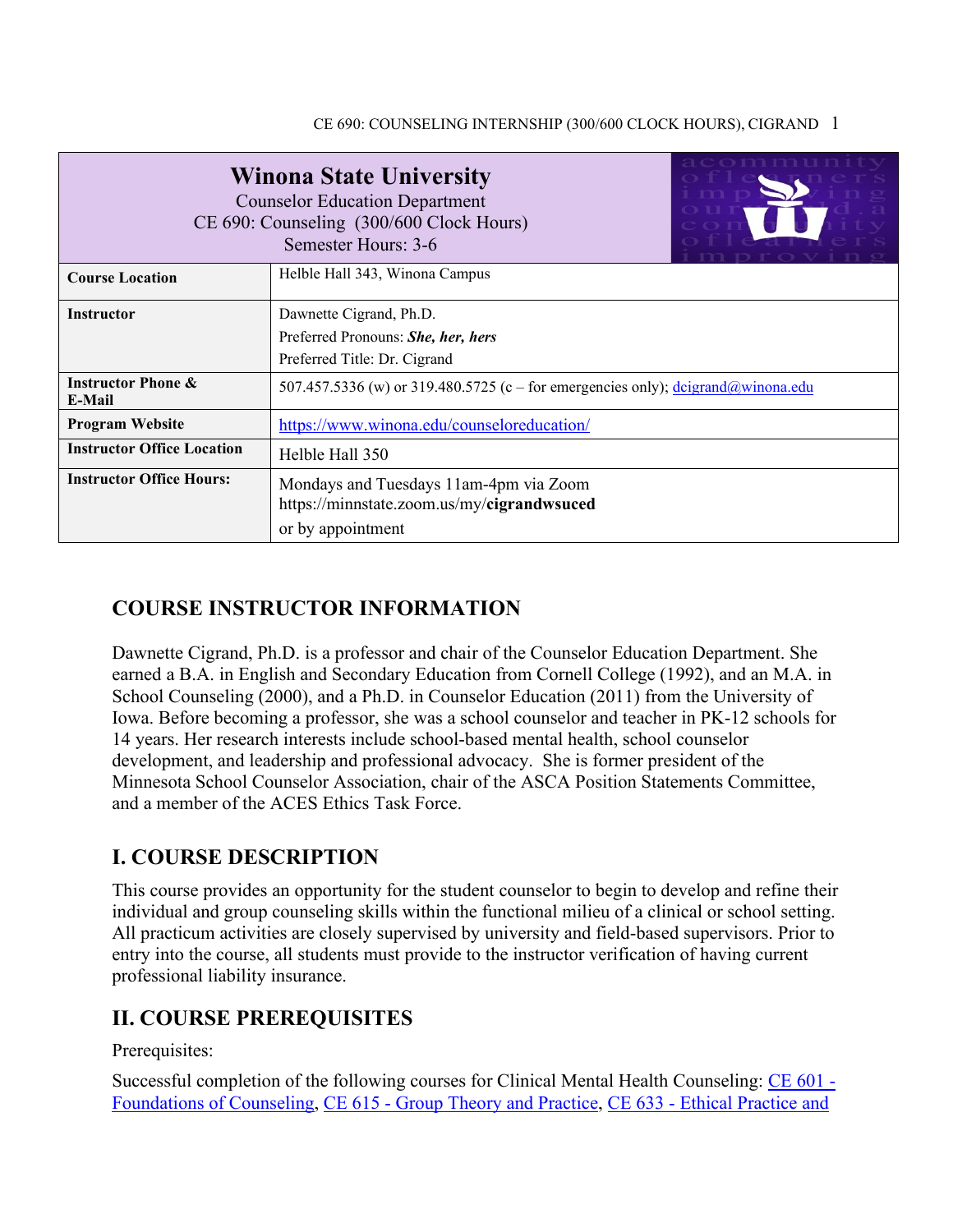[Social Change,](http://catalog.winona.edu/preview_program.php?catoid=17&poid=3390#tt2703) CE 640 - [Orientation to Clinical Mental Health Counseling,](http://catalog.winona.edu/preview_program.php?catoid=17&poid=3390#tt8968) CE 650 - [Diagnosis](http://catalog.winona.edu/preview_program.php?catoid=17&poid=3390#tt7079)  [and Psychopathology of Adults,](http://catalog.winona.edu/preview_program.php?catoid=17&poid=3390#tt7079) CE 652 – Treatment Planning, CE 658 - [Microskills,](http://catalog.winona.edu/preview_program.php?catoid=17&poid=3390#tt2443) and [CE](http://catalog.winona.edu/preview_program.php?catoid=17&poid=3390#tt8574)  660 - [Counseling Theory and Practice,](http://catalog.winona.edu/preview_program.php?catoid=17&poid=3390#tt8574) and CE 680-Practicum.

Successful completion of the following courses for School Counseling: CE 601 - [Foundations of](http://catalog.winona.edu/preview_program.php?catoid=17&poid=3390#tt2270)  [Counseling,](http://catalog.winona.edu/preview_program.php?catoid=17&poid=3390#tt2270) CE 615 - [Group Theory and Practice,](http://catalog.winona.edu/preview_program.php?catoid=17&poid=3390#tt4462) CE 633 - [Ethical Practice and Social](http://catalog.winona.edu/preview_program.php?catoid=17&poid=3390#tt9212)  [Change,](http://catalog.winona.edu/preview_program.php?catoid=17&poid=3390#tt9212) CE 635 - [Orientation to School Counseling,](http://catalog.winona.edu/preview_course_nopop.php?catoid=17&coid=28930) CE 645 - [School Counseling Practice,](http://catalog.winona.edu/preview_program.php?catoid=17&poid=3390#tt4916) [CE](http://catalog.winona.edu/preview_program.php?catoid=17&poid=3390#tt6809)  658 - [Microskills,](http://catalog.winona.edu/preview_program.php?catoid=17&poid=3390#tt6809) and CE 660 - [Counseling Theory and Practice.](http://catalog.winona.edu/preview_program.php?catoid=17&poid=3390#tt9239) Grade only. **Note:** Students must earn a letter grade of B or better in CE 660 - [Counseling Theory and Practice](http://catalog.winona.edu/preview_program.php?catoid=17&poid=3390#tt6572) and in CE 680 in order to be admitted to CE 690.

### **III. COURSE OBJECTIVES**

This course provides practical experience in school and clinical mental health counseling for graduate students. Personal development and growth, consultation, ethical practice, multicultural social justice counseling competency development, and assessment are also important components of this course.

### **Upon completion of this practicum the student will be able:**

- 1. To demonstrate knowledge of developmental stage of clients.
- 2. To demonstrate treatment planning and case conceptualization that matches the needs of the client.
- 3. To provide genuine feedback to themselves and their peers for increased professional awareness and development, as well as to demonstrate professional risk taking for the sake of that development.
- 4. To apply counseling skills effectively in direct service to clients, and in other venues as appropriate.
- 5. To demonstrate those counseling techniques congruent with the working theory, quality/stage of the counseling relationship, and the needs of clients/families.
- 6. To demonstrate ethical and professional standards consistent with the ACA/ASCA ethical guidelines and the profession of counseling in the clinical mental health and school settings.
- 7. To fulfill the requirements of the course at a level of quality consistent with advanced graduate training and the counseling profession in their reflection, understanding, and application.
- 8. To demonstrate dispositions congruent with that of an ethically practicing professional.

## **IV. COURSE REQUIRED TEXTS, RESEARCH BASE & TECHNOLOGY**

American Counseling Association. (2014). *ACA Code of Ethics*. <https://www.counseling.org/resources/aca-code-of-ethics.pdf>

CED Practicum and Internship On-Site Supervisor Handbook found here: <http://www.winona.edu/counseloreducation/practicum-and-internship.asp>

Tevera Software Platform.

*CMHC Track*

American Psychiatric Association. (2013). *Diagnostic and statistical manual of mental disorders, 5th edition*. Arlington, VA: American Psychiatric Publishing.

*School Counseling Track*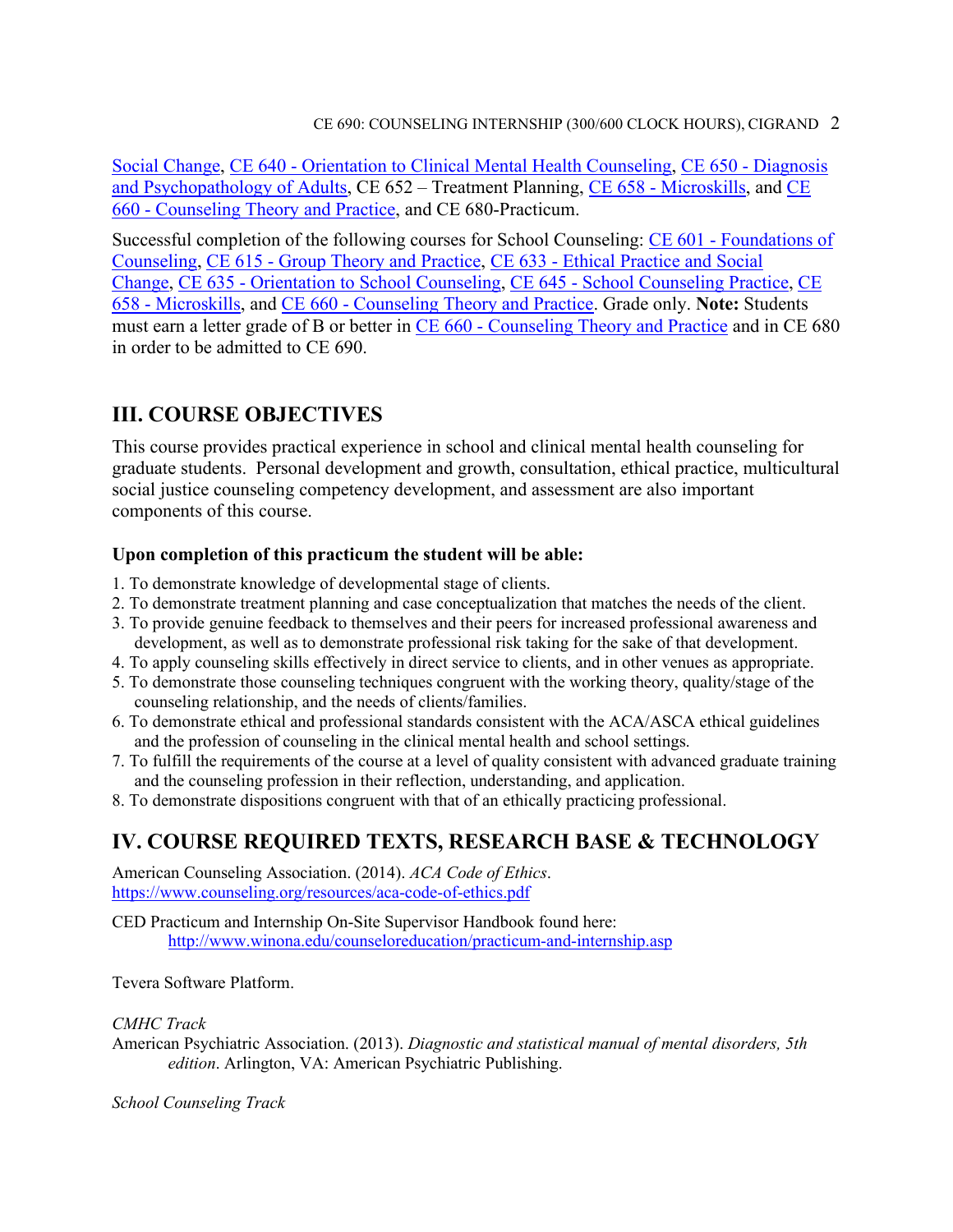American School Counselor Association (2019). *The ASCA national model: A framework for school counseling programs, fourth edition.* Alexandria, VA: Author.

Additional materials and resources posted on the related course D2L page.

### **V. COURSE CONTENT AREAS**

This course meets the Council for the identified Accreditation of Counseling and Related Educational Programs (CACREP, 2016) core content standards. Standards for the **Clinical Mental Health Counseling,** and/or **School Counseling** content areas are outlined below as well (if applicable). The evaluation methods linked to specific standards for CE 680 are included.

| <b>2016 CACREP STANDARDS</b>                                                                                  | <b>LOCATION OF EVALUATION</b>                                                                 |                                                                      |                                                                |                                                                               |
|---------------------------------------------------------------------------------------------------------------|-----------------------------------------------------------------------------------------------|----------------------------------------------------------------------|----------------------------------------------------------------|-------------------------------------------------------------------------------|
| <b>CORE</b>                                                                                                   | 1.<br>Attendance,<br><b>Class</b><br>Discussion &<br><b>Reflective</b><br>Teaming<br>Feedback | 2. Case<br><b>Presentations</b><br>& Work<br>Sample<br><b>Review</b> | 3. Instructor &<br>site supervisor<br>evaluations<br>$(CCS-R)$ | 4. Practicum<br><b>Learning Goals</b><br>& Reflective<br><b>Summary Paper</b> |
| <b>1. PROFESSIONAL COUNSELING</b>                                                                             |                                                                                               |                                                                      |                                                                |                                                                               |
| <b>ORIENTATION AND ETHICAL PRACTICE</b>                                                                       |                                                                                               |                                                                      |                                                                |                                                                               |
| 1k. Strategies for personal and professional self-evaluation and<br>implications for practice.                | X                                                                                             | $\mathbf{x}$                                                         | X                                                              | X                                                                             |
| 11. Self-care strategies appropriate to the counselor role.                                                   |                                                                                               |                                                                      |                                                                | X                                                                             |
| 1m. The role of counseling supervision in the profession.                                                     | X                                                                                             |                                                                      | X                                                              |                                                                               |
| <b>5. COUNSELING AND HELPING</b><br><b>RELATIONSHIPS</b>                                                      |                                                                                               |                                                                      |                                                                |                                                                               |
| 51. Suicide prevention models and strategies.                                                                 |                                                                                               | $\mathbf X$                                                          |                                                                |                                                                               |
| 5m. Crisis intervention, trauma-informed, and community-based<br>strategies, such as Psychological First Aid. |                                                                                               | $\mathbf x$                                                          |                                                                |                                                                               |
| 5n. Processes for aiding students in developing a personal model of<br>counseling.                            |                                                                                               |                                                                      |                                                                | X                                                                             |
| 7. ASSESSMENT AND TESTING                                                                                     |                                                                                               |                                                                      |                                                                |                                                                               |
| 7c. Procedures for assessing risk of aggression or danger to others,<br>self-inflicted harm, or suicide.      |                                                                                               | X                                                                    |                                                                |                                                                               |
| 7d. Procedures for identifying trauma and abuse and for reporting<br>abuse.                                   |                                                                                               | X                                                                    |                                                                |                                                                               |
| 7i. Use of assessments relevant to academic/educational, career,<br>personal, and social development.         |                                                                                               | X                                                                    |                                                                |                                                                               |
| 7j. Use of environmental assessments and systematic behavioral<br>observations.                               |                                                                                               | X                                                                    |                                                                |                                                                               |
| 7k. Use of symptom checklists, and personality and psychological<br>testing.                                  |                                                                                               | $\mathbf{x}$                                                         |                                                                |                                                                               |
| 7l. Use of assessment results to diagnose developmental, behavioral,<br>and mental disorders.                 |                                                                                               | X                                                                    |                                                                |                                                                               |
|                                                                                                               |                                                                                               |                                                                      | <b>LOCATION OF EVALUATION</b>                                  |                                                                               |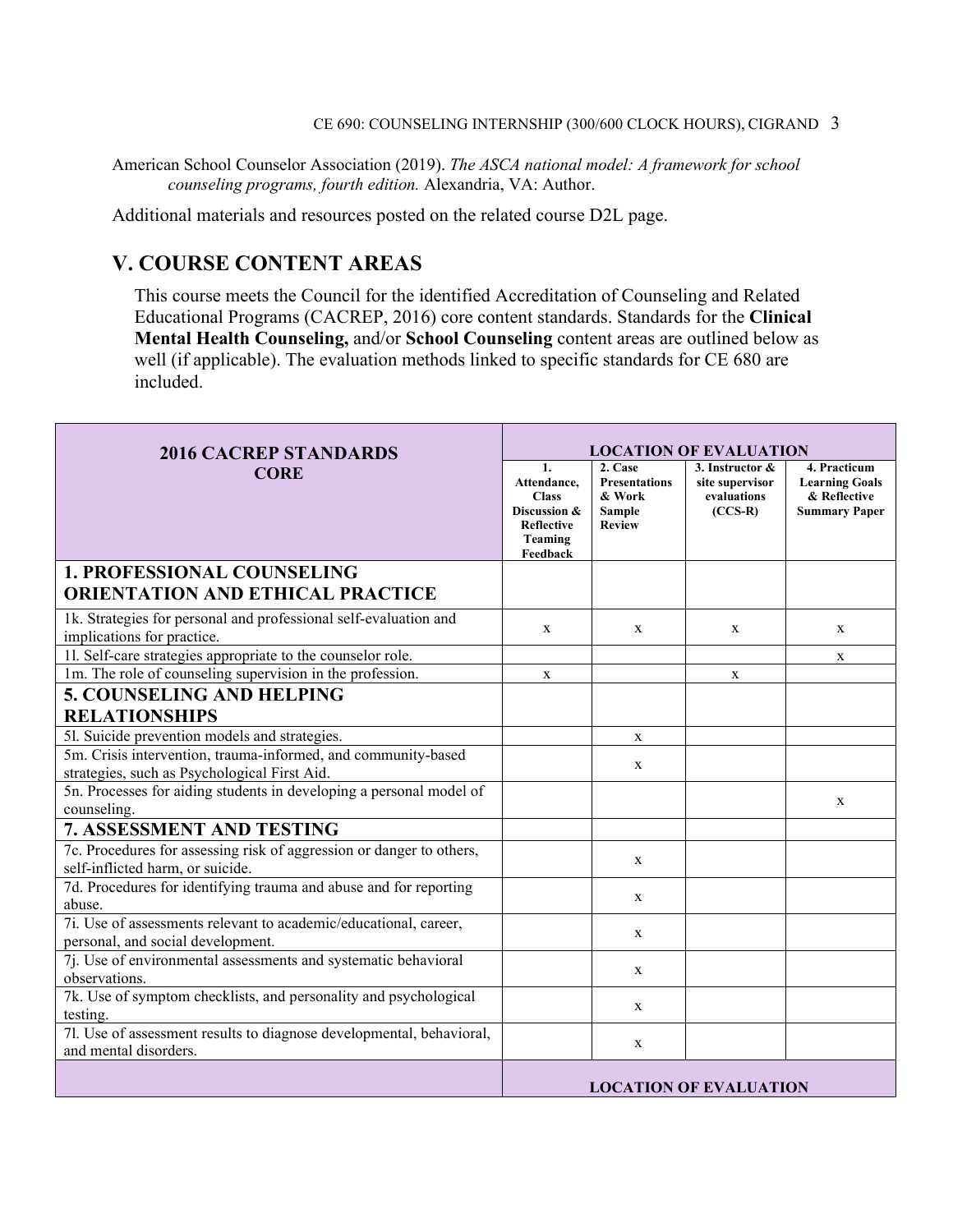#### **2016 CACREP STANDARDS CLINICAL MENTAL HEALTH COUNSELING 1. Attendance, Class Discussion & Reflective Teaming Feedback 2. Case Presentations & Work Sample Review 3. Instructor & site supervisor evaluations (CCS-R) 4. Practicum Learning Goals & Reflective Summary Paper 1. FOUNDATIONS** 1b. Theories and models related to clinical mental health counseling.  $\vert x \vert$  x 1c. Principles, models, and documentation formats of biopsychosocial case conceptualization and treatment planning. 1d. Neurobiological and medical foundation and etiology of  $x = x + y + z = 0$  addiction and co-occurring disorders. **2. CONTEXTUAL DIMENSIONS** 2a. Roles and settings of clinical mental health counselors.  $\overline{\mathbf{x}}$ 2c. Mental health service delivery modalities within the continuum of care, such as inpatient, outpatient, partial treatment and aftercare, and the mental health counseling services networks. x 2d. Diagnostic process, including differential diagnosis and the use of current diagnostic classification systems, including the Diagnostic and Statistical Manual of Mental Disorders (DSM) and the International Classification of Diseases (ICD). x  $2i$ . Cultural factors relevant to clinical mental health counseling.  $\boxed{x}$ 2k. Professional organizations, preparation standards, and credentials relevant to the practice of clinical mental health counseling. x 2l. Legal and ethical considerations specific to clinical mental health counseling. <sup>x</sup> 2m. Record keeping, third party reimbursement, and other practice and management issues in clinical mental health counseling. **3. PRACTICE** 3a. Intake interview, mental status evaluation, biopsychosocial history, mental health history, and psychological assessment for treatment planning and caseload management.  $x \qquad \qquad \mathbf{x}$ 3b. Techniques and interventions for prevention and treatment of a  $\frac{1}{x}$  broad range of mental health issues. 3c. Strategies for interfacing with the legal system regarding court-<br>referred clients. 3d. Strategies for interfacing with integrated behavioral health care professionals. 3e. Strategies to advocate for persons with mental health issues.  $\vert x \vert$  x **2016 CACREP STANDARDS SCHOOL COUNSELING LOCATION OF EVALUATION 1. Attendance, Class Discussion & Reflective Teaming Feedback 2. Case Presentations & Work Sample Review 3. Instructor & site supervisor evaluations (CCS-R) 4. Practicum Learning Goals & Reflective Summary Paper 2. CONTEXTUAL DIMENSIONS**

x

#### CE 690: COUNSELING INTERNSHIP (300/600 CLOCK HOURS), CIGRAND 4

2e. School counselor roles and responsibilities in relation to the school emergency management plans, and crises, disasters, and trauma.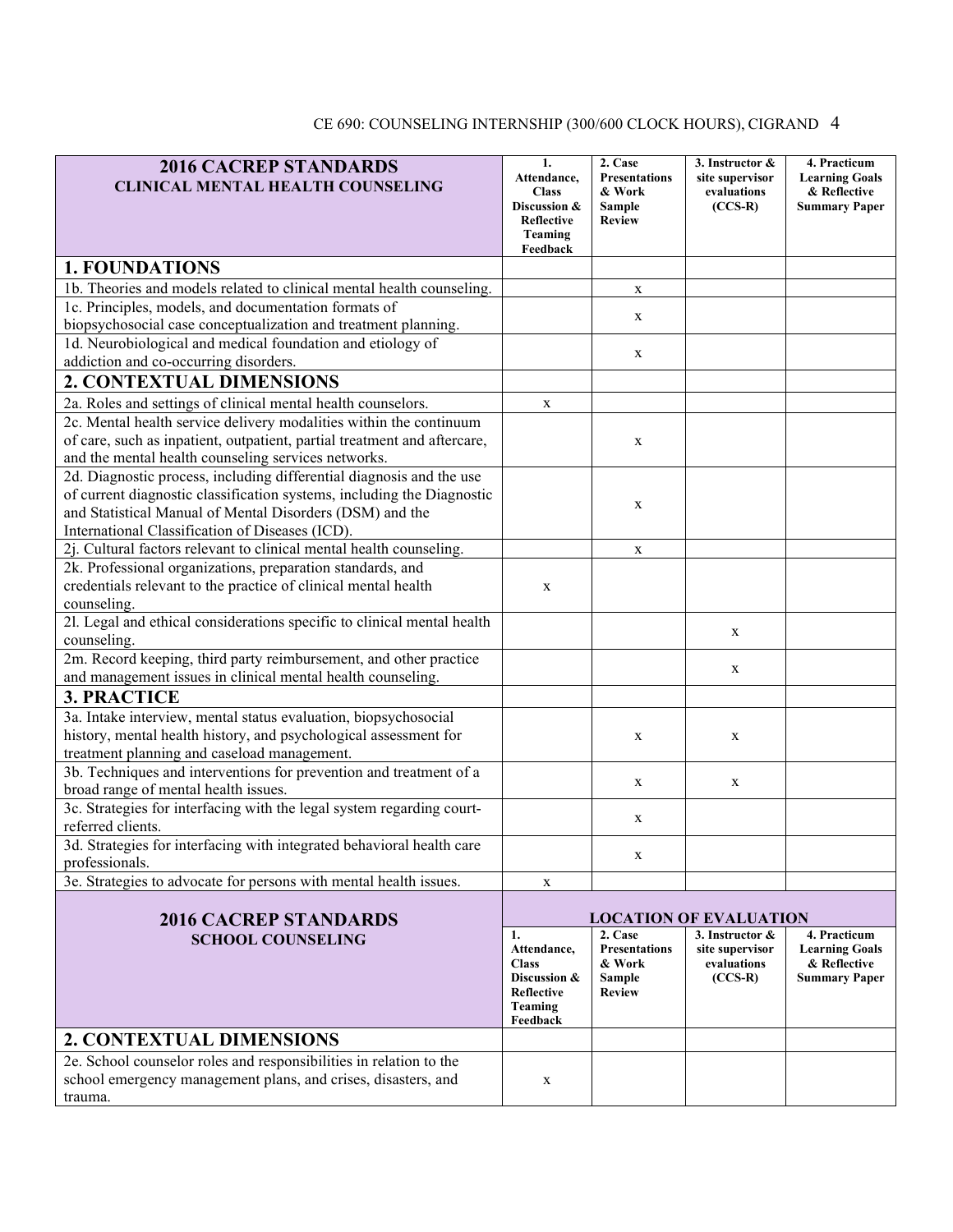| 2j. Qualities and styles of effective leadership in schools.                                                                                |              | X           |             |              |
|---------------------------------------------------------------------------------------------------------------------------------------------|--------------|-------------|-------------|--------------|
| 2k. Community resources and referral sources.                                                                                               | X            |             |             |              |
| 21. Professional organizations, preparation standards, and credentials<br>relevant to the practice of school counseling.                    | $\mathbf{X}$ |             |             | X            |
| 2n. Legal and ethical considerations specific to school counseling.                                                                         |              |             | X           | X            |
| <b>3. PRACTICE</b>                                                                                                                          |              |             |             |              |
| 3b. Design and evaluation of school counseling programs.                                                                                    | X            | X           | X           |              |
| 3c. Core curriculum design, lesson plan development, classroom<br>management strategies, and differentiated instructional strategies.       | X            | X           |             |              |
| 3d. Interventions to promote academic development.                                                                                          | X            | $\mathbf X$ |             |              |
| 3e. Use of developmentally appropriate career counseling<br>interventions and assessments.                                                  | X            | $\mathbf x$ | X           |              |
| 3f. Techniques of personal/social counseling in school settings.                                                                            | X            | X           | $\mathbf X$ |              |
| 3h. skills to critically examine the connections between social,<br>familial, emotional, and behavior problems and academic<br>achievement. |              | X           |             |              |
| 3i. Approaches to increase promotion and graduation rates.                                                                                  | X            |             |             |              |
| 3j. Interventions to promote college and career readiness.                                                                                  | $\mathbf X$  |             |             |              |
| 3k. Strategies to promote equity in student achievement and college<br>access.                                                              | X            |             |             |              |
| 31. Techniques to foster collaboration and teamwork within schools.                                                                         | X            |             | X           | $\mathbf{x}$ |
| 3m. Strategies for implementing and coordinating peer intervention<br>programs.                                                             | $\mathbf{x}$ |             |             |              |
| 3n. Use of accountability data to inform decision making.                                                                                   | X            |             |             | $\mathbf{x}$ |

### **VI. METHODS OF INSTRUCTION**

The instructor will employ a variety of instructional methods to facilitate student learning including, but not limited to:

- A. Lecture/ discussion & modeling
- B. Use of technology and media including videotapes, films, and Powerpoints
- C. Case presentations with reflective teaming (see assigned reading)
- D. Case studies and responses to structured exercises
- E. Reflective self-evaluations

| <b>Deliverables/Assignments</b>                                | <b>CACREP</b> Core        | <b>CACREP CMHC</b>                            | <b>CACREP SC</b>                                          | Weight** $(\% )$ |
|----------------------------------------------------------------|---------------------------|-----------------------------------------------|-----------------------------------------------------------|------------------|
| 1. Attendance, Participation, Class<br>Discussion              | 1k, 11                    | 2a, 2k, 3e                                    | 2e, 2k, 2l, 3b, 3c, 3d, 3e,<br>3f, 3i, 3j, 3k, 3l, 3m, 3n | 10               |
| 2. Practicum Learning Goals                                    | 11, 1m, 51, 5m            | 1b, 1c, 1d, 2c, 2j, 3a,<br>3b, 3c, 3d         | 2l, 2n, 3l, 3n                                            | 10               |
| 3. Case Presentations (Written & Oral)                         | 7c, 7d, 7i, 7j, 7k,<br>71 | 1b, 1c, 1d, 2c, 2d, 2j,<br>3a, 3b, 3c, 3d, 3e | 2k, 3b, 3c, 3d, 3e, 3f, 3h                                | 20               |
| 4. Work Sample Transcripts<br>(One for each case presentation) | 7c, 7d, 7i, 7j            | 1b, 1c, 1d, 2c, 2d, 2j,<br>3a, 3b, 3c, 3d, 3e | 2k, 3b, 3c, 3d, 3e, 3f, 3h                                | 10               |

### **VII. COURSE EVALUATION METHODS**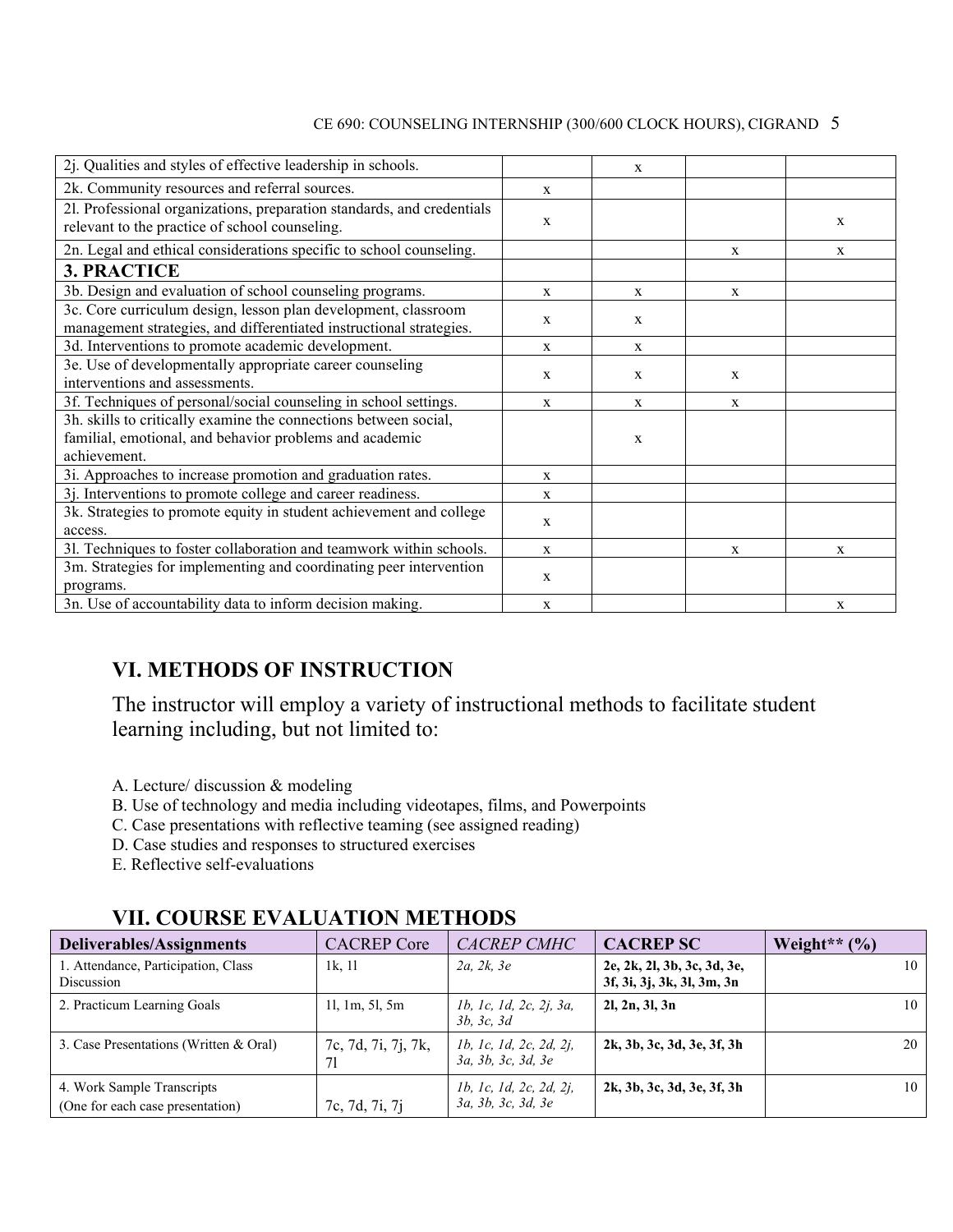| 5. Reflective Summary Paper                                                                         | 11, 1m, 51, 5m | <i>lb, lc, ld, 2c, 2j, 3a,</i><br>3b, 3c, 3d | 2l, 2n, 3l, 3n       | 10                                                                                       |
|-----------------------------------------------------------------------------------------------------|----------------|----------------------------------------------|----------------------|------------------------------------------------------------------------------------------|
| 6. Final (1) University Supervisor and (2)<br>Site Supervisor Evaluations using the CCS-            | 11.1m          | 2n, 3c, 3e, 3f, 3l                           | 2n, 3b, 3e, 3f, 3lfa | 40<br>$(20\%$ Site Supervisor<br>Evaluation;<br>20% University<br>Supervisor Evaluation) |
| ** NOTE: Each assignment is scored on a 100-point scale, then weighted using the percentages above. |                |                                              |                      | Total Grade out of 100%                                                                  |

### **A. Description of Assignments**

#### **1. Attendance and Participation (10%)**

Attendance and participation in classroom activities, including reflective teaming, are essential in order for students to gain full benefit from this course. Students are expected to attend and contribute to the class by presenting their ideas, reactions, questions and concerns in relation to class discussions. Other participation variables, which influence grade include:

- Students' ability to utilize and integrate feedback from instructor, peers, and tape reviews.
- Students' ability for self-reflection and self-critique in providing alternative interventions.

#### **2. Internship Learning Goals (10%)**

The practicum student will be required to identify 4-5 learning goals for the course in consultation with his/her instructor and site supervisor. The goals should be measurable with potential outcomes provided. Upload to the corresponding D2L assignment folder on the assigned due date (see course schedule).

#### **3. Written & Oral Case Presentations (2 x 10% = 20%)**

Students will present two cases according to the format outlined below. Student's peers and instructor will provide feedback using the reflective teaming model. The written case presentations will be uploaded D2L at least 1 day before students are scheduled to present in class. See the rubric below for what to include in your written/oral case presentations.

#### **4. Case Presentation Work Sample Transcriptions (2 x 5%= 10%)**

To accompany each case presentation, students will present an audio/video work sample, each of which must include a written transcript of least 8 to 10 minutes of session content. The work sample transcription includes all of the following, and is submitted with the corresponding written case presentation:

(1) A written transcription of 8 - 10 minutes of the work sample using the **Work Sample Transcription Format,** and

(2) The written numerical rating of the students' overall performance using the **Work Sample Student Rating Scale,** both of which are described below Appendix A: *Course Rubrics*

(3) A reflection on the session, discussing the strengths and growth areas in regard to microskills work, session facilitation, and counseling demeanor. (See CCS-R for areas assessed)

All transcriptions due the day of class, and should be uploaded to the corresponding D2L assignment folder at least one day before class. **The audio/video work sample should be uploaded to MediaSpace and shared with your instructor only.**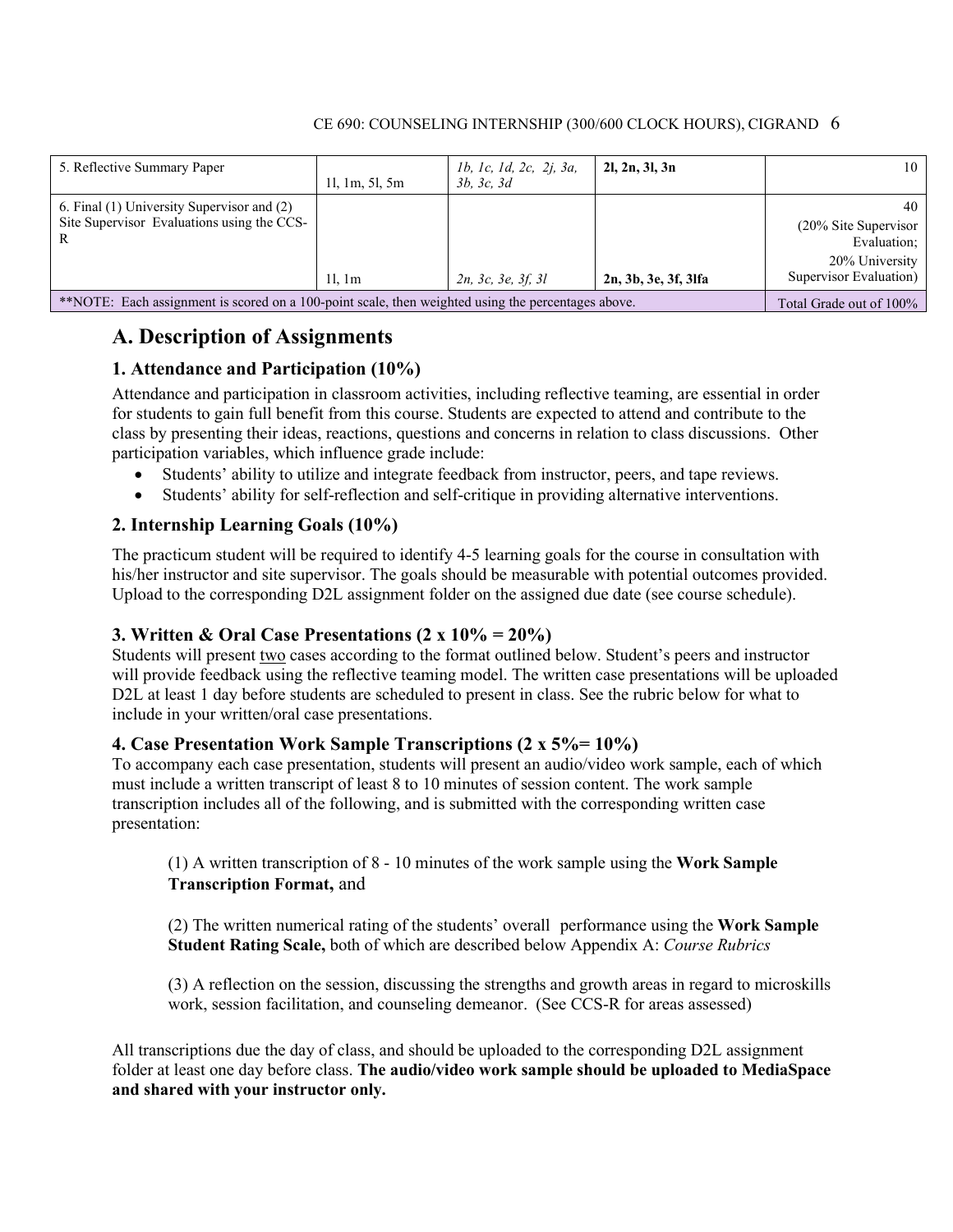#### **5. Reflective Summary Paper (15%)**

The practicum student will submit a final summary paper of his/her practicum experience discussing goals met in practicum, identifying the tasks completed at the practicum site, supervision experiences, critical incidents, other final thoughts related to the practicum experience, what the student learned about him/herself and evaluation of self-care. Goals should show outcomes using data and discussion (e.g., Goal 1: Provide individual counseling to at least 1 adolescent between the ages of 12-18. Data: Co-led 3 sessions of individual counseling with a 16-year old client. *Then, discuss strengths and areas for growth to continue to work with this population independently.*) Upload to the corresponding D2L assignment folder on the assigned due date (see course schedule).

#### **6. Instructor and Site Supervisor Evaluations (2x20%=40%)**

The university supervisor and the site supervisor will each submit an evaluation of the students' skills and dispositions using the *Counseling Skills Scale* (sections 1-3), which will be reviewed with the student. Signed site supervisor evaluations are due by the last week of class to the corresponding D2L assignment folder on the assigned due date (see course schedule). NO EXCEPTIONS.

### **B. Grading for Course**

*Letter grade only:* A final course grade will be determined by the student's overall performance throughout the practicum experience. If for any reason a student does not meet the criteria set forth in this syllabus/practicum course, he/she may receive a "C" grade or lower, suggesting the student is *not* ready for internship. In this case and depending on the recommendation of the course instructor, the student may need to extend his/her practicum, elect to change to professional development degree, or withdraw from the CE program. The current retention policy is outlined in the student handbook. Students will be evaluated with regard to the quality and professionalism expected of counseling professionals. Prompt attendance, sincere and thorough preparation, peer collaboration, cooperation with Practicum supervisors and University supervisors as well reflective practice are aspects of professional leadership and expected of students throughout the course.

#### **GRADING SCALE:**

Outcomes for the successful completion of counseling practicum are comprised of two parts:

1. Students must receive a grade of B or better to pass the class according to the grading scale below, which is based on student deliverables 1-5 outlined above.

#### **A= (100-90%); B= (89-80%); C= (79-70%); D=(69% or below)**

#### *AND,*

2. CCS scores on both the *site supervisor* and *instructor* evaluations (see Component 6 in Student Expectations) have to meet the minimum target thresholds (total target score of 186 or better) for acceptable skill and dispositional level for **both** the instructor and site supervisor evaluations to pass this course successfully. Remediation, including repeating the practicum semester or other recommendations as determined by the department, or dismissal from the program will be considered if target scores are not met.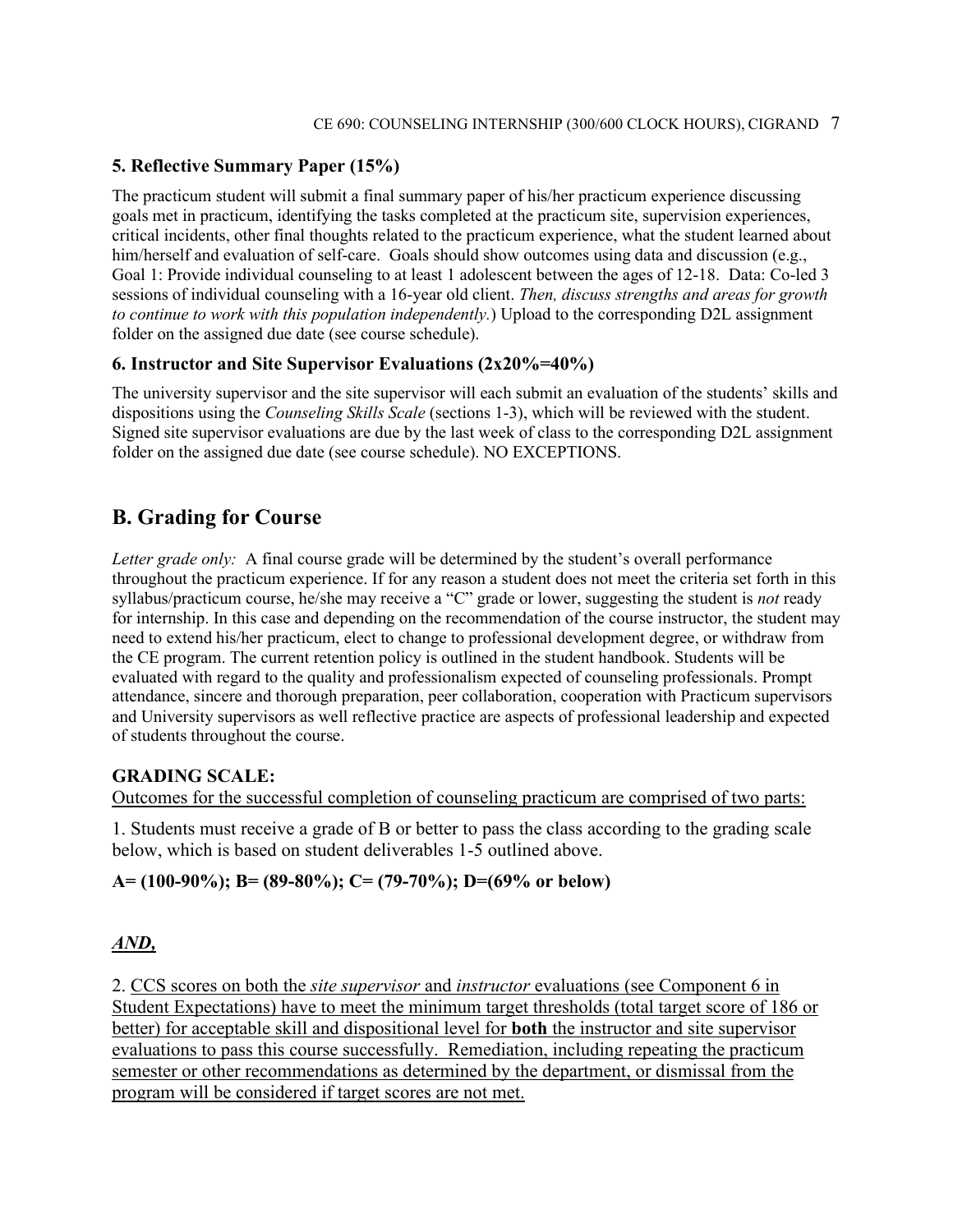### **COURSE RUBRICS**

| Criteria                                | <b>Excellent</b>                                                                                                                                                               | Average                                                                                                                                                                                                          | Fair                                                                                                                                                                                                                                 | Poor                                                                                                                                                                                                                                |
|-----------------------------------------|--------------------------------------------------------------------------------------------------------------------------------------------------------------------------------|------------------------------------------------------------------------------------------------------------------------------------------------------------------------------------------------------------------|--------------------------------------------------------------------------------------------------------------------------------------------------------------------------------------------------------------------------------------|-------------------------------------------------------------------------------------------------------------------------------------------------------------------------------------------------------------------------------------|
| <b>Individual</b><br>Participation      | Regularly engages in<br>the course which<br>demonstrates desire<br>to learn and<br>integration of<br>program learning.                                                         | Occasionally engages<br>in the course which<br>demonstrates desire to<br>learn and integration<br>of program learning.                                                                                           | Rarely engages in the<br>course which<br>demonstrates desire to<br>learn and integration<br>of program learning.                                                                                                                     | Does not engages in the<br>course in ways that<br>demonstrates desire to<br>learn and integration of<br>program learning.                                                                                                           |
| <b>Reflective</b><br><b>Teaming</b>     | Regularly responds<br>with questions,<br>extending the<br>thinking, theoretical<br>application and/or<br>practice of the case<br>presenter in<br>Reflective Teaming<br>format. | Occasionally responds<br>with questions,<br>extending or<br>complimenting the<br>thinking, theoretical<br>application and/or<br>practice of the case<br>presenter in Reflective<br>Teaming format.               | Rarely responds with<br>questions, extending<br>the thinking,<br>theoretical application<br>and/or practice of the<br>case presenter in<br>Reflective Teaming<br>format, or provides<br>feedback that does not<br>align to the case. | Does not add to the case<br>conceptualization of the<br>presenter or does not<br>use Reflective Teaming<br>format.                                                                                                                  |
| <b>Attendance</b><br><b>Total Score</b> | Attends every class.<br>Is always on time<br>and stays until the<br>end of class.<br>100-90                                                                                    | Student misses one<br>class, turns in make-<br>up paper that reflects<br>analysis, synthesis and<br>evaluation of subject<br>matter. Is usually on<br>time and usually stays<br>until the end of class.<br>89-80 | Misses more than one<br>class; makes up<br>classes by writing a<br>paper with an<br>analysis, synthesis and<br>evaluation of subject<br>matter, OR,<br>Occasionally comes<br>late or leaves early.<br>79-70                          | Misses more than one<br>class; does not make up<br>missed classes with a<br>paper that indicates<br>analysis, synthesis and<br>evaluation of subject<br>matter, OR Frequently<br>comes late or leaves<br>class early.<br>69 or less |
|                                         |                                                                                                                                                                                |                                                                                                                                                                                                                  |                                                                                                                                                                                                                                      |                                                                                                                                                                                                                                     |

### **1. Attendance and Participation Rubric**

### **2. Internship Learning Goals Rubric**

| Learning<br>Goals $(20)$ | Excellent (20-18)                                                                   | Good (17-16)                                                                                                        | <b>Average (15-13)</b>                                                                                                   | Poor $(12-0)$                                                                                                                                                  |
|--------------------------|-------------------------------------------------------------------------------------|---------------------------------------------------------------------------------------------------------------------|--------------------------------------------------------------------------------------------------------------------------|----------------------------------------------------------------------------------------------------------------------------------------------------------------|
| Number of<br>goals       | At least 5 goals are<br>present, including a<br>data goal and a self-<br>care goal. | At least 4 goals are<br>present, including a data<br>goal and a self-care goal.                                     | Only 3 goals are present, 2 or fewer goals are<br>or is missing a data goal present; or does not<br>or a self-care goal. | include a data goal or a<br>self-care goal.                                                                                                                    |
| Self-care                | Self-care goal<br>demonstrates a solid<br>plan for personal<br>growth in this area. | Self-care goal<br>demonstrates an adequate demonstrate a plan for<br>plan for personal growth<br>in this area.      | Self-care goal does not<br>personal growth in this<br>area.                                                              | Self-care goal is<br>unreasonable or not<br>related to self-care<br>strategies.                                                                                |
| <b>SMART</b>             | All goals are specific,<br>measureable.<br>with a clear timeline.                   | Four goals are specific,<br>measureable, achievable,<br>achievable, & relevant & relevant with a clear<br>timeline. | & relevant with a clear<br>timeline.                                                                                     | Three goals are specific, Two or fewer of the goals<br>measureable, achievable, are specific, measureable,<br>achievable, & relevant<br>with a clear timeline. |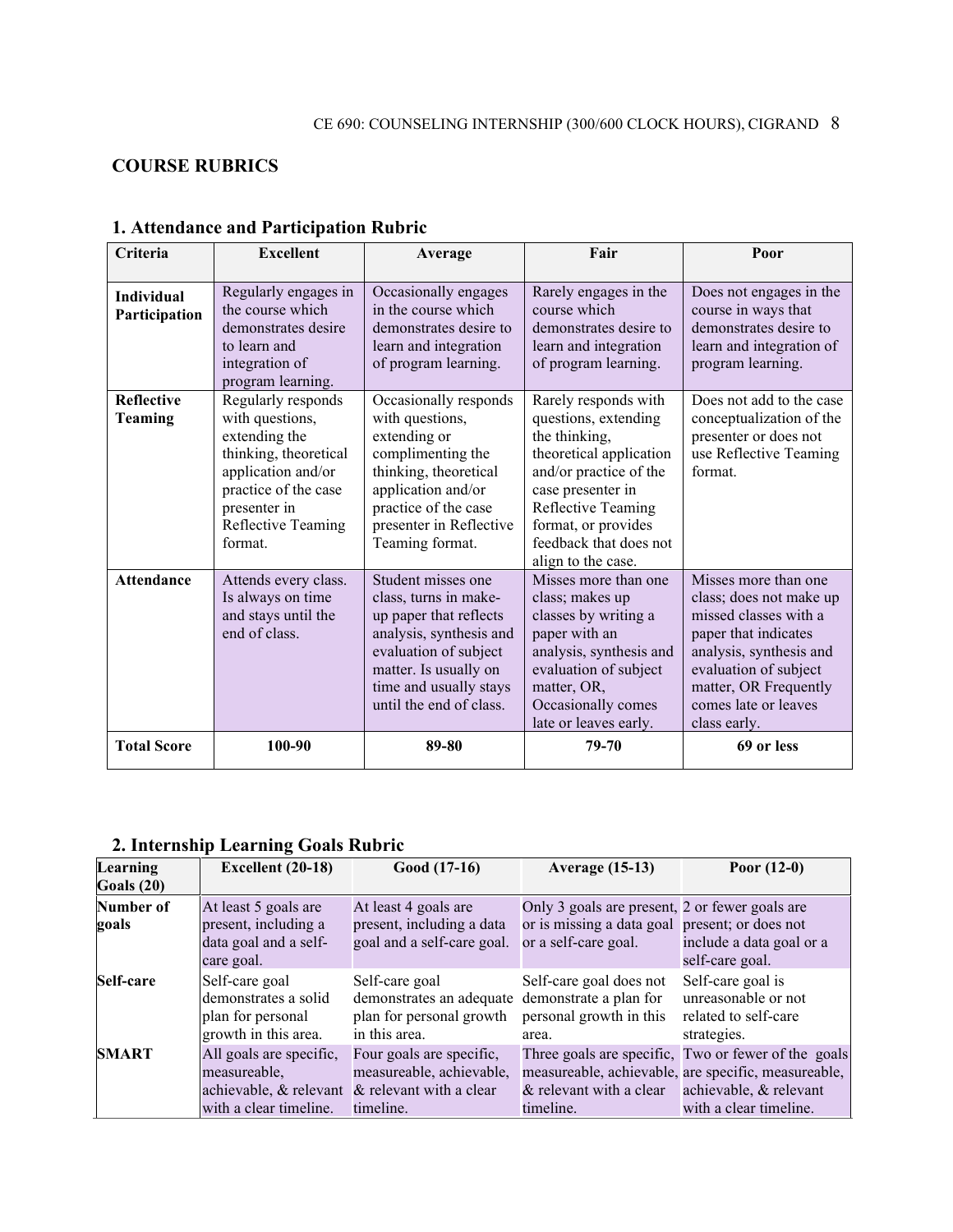| <b>Writing Skills</b><br>(5)                          | <b>Excellent</b> (5)                                                                                                                                                                                                              | Good(4)                                                                                                                                                                                                                                                             | Average (3-2)                                                                                                                                                                                                                                                                              | Poor $(1-0)$                                                                                                                                                                                                                                             |
|-------------------------------------------------------|-----------------------------------------------------------------------------------------------------------------------------------------------------------------------------------------------------------------------------------|---------------------------------------------------------------------------------------------------------------------------------------------------------------------------------------------------------------------------------------------------------------------|--------------------------------------------------------------------------------------------------------------------------------------------------------------------------------------------------------------------------------------------------------------------------------------------|----------------------------------------------------------------------------------------------------------------------------------------------------------------------------------------------------------------------------------------------------------|
| <b>Spelling and</b><br>Grammar                        | No spelling or<br>grammatical errors.                                                                                                                                                                                             | Fewer than 5 spelling and Fewer than 10 spelling<br>grammar errors.                                                                                                                                                                                                 | and grammar errors.                                                                                                                                                                                                                                                                        | 10 or more spelling and<br>grammar errors.                                                                                                                                                                                                               |
| <b>Sentence</b><br><b>Structure</b>                   | No incomplete<br>sentences and or<br>awkwardly worded<br>sentences.                                                                                                                                                               | Few incomplete sentences Several incomplete<br>and or awkwardly worded sentences and or<br>sentences.                                                                                                                                                               | awkwardly worded<br>sentences.                                                                                                                                                                                                                                                             | No complete sentences.                                                                                                                                                                                                                                   |
| Professional<br><b>Writing Style</b><br>and Structure | Concepts are<br>excellently articulated<br>and easy to follow.                                                                                                                                                                    | Concepts are well<br>articulated and somewhat articulated and difficult<br>easy to follow.                                                                                                                                                                          | Concepts are vaguely<br>to follow.                                                                                                                                                                                                                                                         | Concepts are not clear and<br>are extremely difficult to<br>follow.                                                                                                                                                                                      |
| <b>Professional</b><br>Growth (20)                    | Excellent (20-18)                                                                                                                                                                                                                 | Good (17-16)                                                                                                                                                                                                                                                        | <b>Average (14-12)</b>                                                                                                                                                                                                                                                                     | Poor $(11-0)$                                                                                                                                                                                                                                            |
| <b>Rationale</b><br><b>Challenge</b><br>Creativity    | Provides clear<br>rationale for goal.<br><b>Extends learning</b><br>beyond comfort zone.<br>Incorporates novel<br>experiences that<br>impact clientele.<br><b>Fits with student</b><br>Self-awareness identified growth<br>areas. | Provides clear rationale Rationale is either not<br>for goal.<br>Extends learning beyond not provided for all<br>comfort zone.<br>Incorporates experiences and student is willing<br>that impact clientele.<br><b>Fits with student</b><br>identified growth areas. | connected to goals, or<br>goals. Learning occurs, Learning occurs, but<br>(not resistant) to try to<br>incorporate new ways<br>of doing, but cannot<br>identify them without<br>direct suggestion, or<br>has difficulty<br>recognizing growth<br>areas consistent with<br>trainee's needs. | <b>Cannot identify a</b><br>rationale for goals, or<br>none is provided.<br>student is unwilling or<br>resistant to try to<br>incorporate new ways of<br>doing, and/or has<br>difficulty recognizing<br>growth areas consistent<br>with trainee's needs. |
| Timeliness (5)                                        | <b>Excellent</b> (5)                                                                                                                                                                                                              | Good(4)                                                                                                                                                                                                                                                             | Average (2)                                                                                                                                                                                                                                                                                | Poor $(0-1)$                                                                                                                                                                                                                                             |
| <b>Assignment</b>                                     | Turned in on time.                                                                                                                                                                                                                | Turned in 2 or fewer days<br>late.                                                                                                                                                                                                                                  | Turned in 4 or fewer<br>days late.                                                                                                                                                                                                                                                         | Turned in more than 4<br>days late.                                                                                                                                                                                                                      |
| <b>Total Score</b>                                    | 50-46                                                                                                                                                                                                                             | 45-40                                                                                                                                                                                                                                                               | 39-29                                                                                                                                                                                                                                                                                      | 28-below                                                                                                                                                                                                                                                 |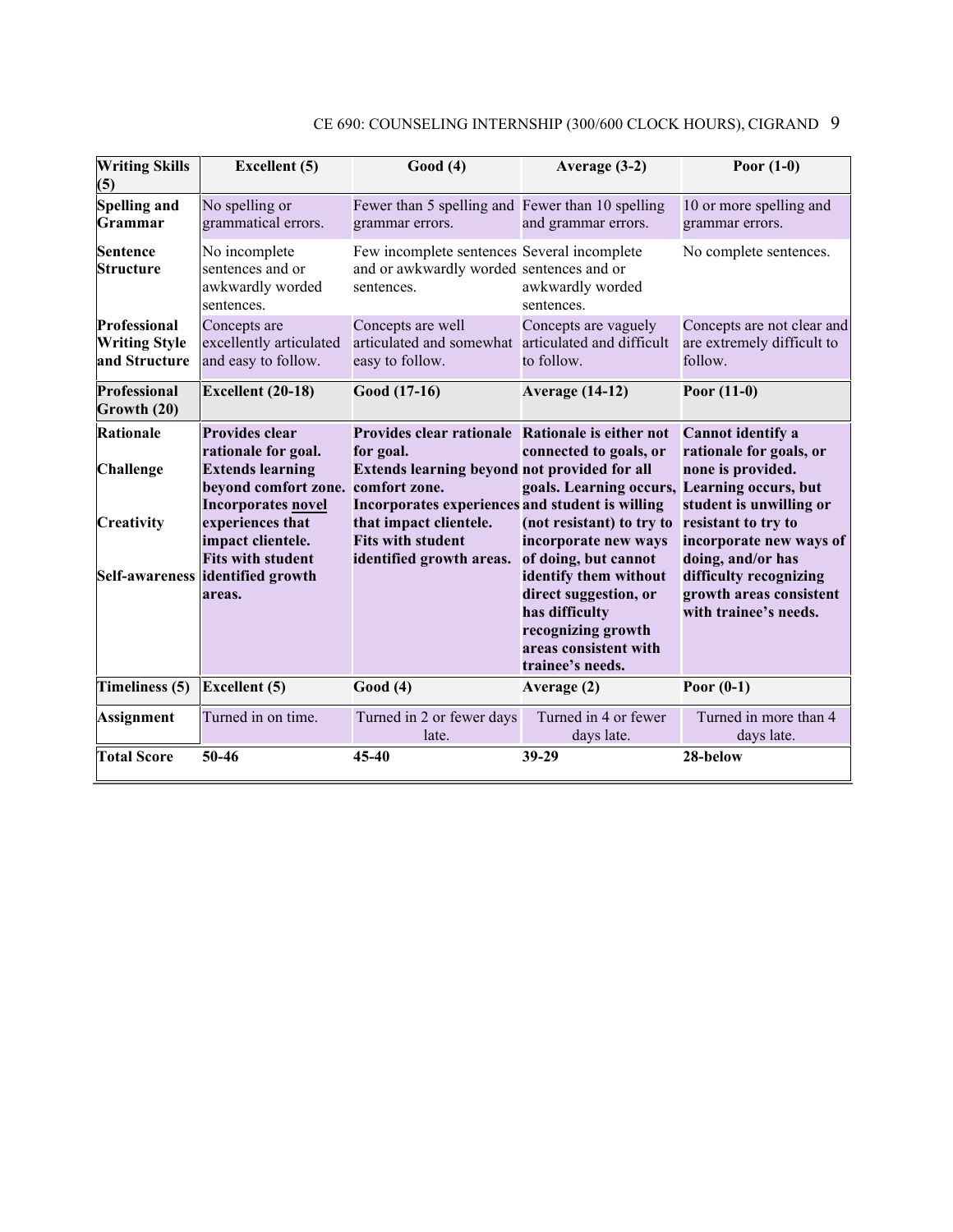| <b>Oral Criteria</b>                                                                                    | Excellent (50-45)                                                                                                                                                                                                                                                                  | Good (44-40)                                                                                                                                                                                                    | <b>Average (39-35)</b>                                                                                                                                                                                                               | Poor $(34-0)$                                                                                                                                                                 |
|---------------------------------------------------------------------------------------------------------|------------------------------------------------------------------------------------------------------------------------------------------------------------------------------------------------------------------------------------------------------------------------------------|-----------------------------------------------------------------------------------------------------------------------------------------------------------------------------------------------------------------|--------------------------------------------------------------------------------------------------------------------------------------------------------------------------------------------------------------------------------------|-------------------------------------------------------------------------------------------------------------------------------------------------------------------------------|
| <b>Client</b><br>Conceptualization Data, 2) History,<br>$(20; 20-18, 17-16,$<br>15-14, 13 and<br>below) | Rich description 5/6 of<br>relevant 1) Identifying<br>3) Presenting Problem, 4) Interpersonal, 5)<br>Interpersonal, 5)<br>Environmental and 6)<br><b>Personality Factors</b>                                                                                                       | Rich description 4/6 of<br>relevant 1) Identifying<br>Data, 2) History, 3)<br>Presenting Problem, 4)<br>Environmental and 6)<br><b>Personality Factors</b>                                                      | Rich description 3/6 of<br>relevant 1) Identifying<br>Data, 2) History, 3)<br>Presenting Problem, 4)<br>Interpersonal, 5)<br>Environmental and 6)<br>Personality Factors; or<br>loose description of 4-6<br>factors.                 | Loose description 3/6 of<br>relevant 1) Identifying<br>Data and 2) History, 3)<br>Presenting Problem, 4)<br>Interpersonal, 5)<br>Environmental and 6)<br>Personality Factors. |
| <b>Treatment</b><br><b>Plan/Intervention</b><br>$(20; 20-18, 17-16,$<br>15-14, 13 and<br>below)         | Identifies a clear plan that Identifies a plan with<br>utilizes or plans to use a<br>theory and technique<br>with appropriate<br>considerations for the<br>client's issue.                                                                                                         | some elements of theory<br>and technique with<br>appropriate<br>considerations for the<br>client's issue.                                                                                                       | Identifies a plan with<br>some elements of theory<br>and technique that is<br>either not appropriate for and/or misses significant<br>the client, or misses<br>significant considerations client's issue.<br>for the client's issue. | Cannot formulate a plan<br>with at least one element<br>of theory and technique<br>considerations for the                                                                     |
| <b>Engagement</b> in<br>Reflective<br><b>Teaming</b><br><b>Supervision (10;</b><br>$10-9, 8, 7-6, 5)$   | Open to feedback from<br>peers and supervisors;<br>can articulate a creative<br>oral plan to integrate<br>feedback.                                                                                                                                                                | Open to feedback from<br>peers and supervisors;<br>can articulate an oral plan struggles to articulate an<br>to integrate feedback.                                                                             | Open to feedback from<br>peers and supervisors;<br>oral plan to integrate<br>feedback.                                                                                                                                               | Peers' and/or supervisor<br>feedback is not well-<br>received or received in a<br>defensive manner.                                                                           |
| Written Criteria                                                                                        | Excellent (50-45)                                                                                                                                                                                                                                                                  | Good (44-40)                                                                                                                                                                                                    | <b>Average (39-35)</b>                                                                                                                                                                                                               | Poor $(34-0)$                                                                                                                                                                 |
| <b>Rationale for</b><br>Plan<br>$(20; 20-18, 17-16,$<br>15-14, 13 and<br>below)                         | Clear rationale for<br>treatment that is tied to<br>the presenting problem,<br>relevant history, your<br>conceptualization of the<br>problem, and research-<br>based interventions.                                                                                                | Clear rationale for<br>treatment that is tied to<br>the presenting problem,<br>relevant history, your<br>conceptualization of the<br>problem, without<br>consideration for a<br>research-based<br>intervention. | Loosely articulated<br>rationale for treatment<br>that is tied to the<br>presenting problem,<br>relevant history, your<br>conceptualization of the<br>problem, and does not<br>include a research-based<br>intervention.             | No rationale for treatment<br>is given, or does not align<br>to the problem, relevant<br>history or<br>conceptualization.                                                     |
| <b>Reflective Case</b><br><b>Discussion</b><br>$(20; 20-18, 17-16,$<br>15-14, 13 and<br>below)          | Two interventions<br>including what can be<br>changed; strengths and<br>areas of improvement are areas of improvement are improvement are vaguely areas of improvement are<br>clearly articulated.<br>Complete copy of case<br>presentation is included. presentation is included. | Two interventions<br>including what can be<br>changed; strengths and<br>vaguely articulated.<br>Complete copy of case                                                                                           | One interventions that<br>and/or areas of<br>articulated or not aligned not present. Copy of case<br>with case. Incomplete presentation is not<br>copy of case presentation included.<br>is included.                                | Interventions that can be<br>can be changed; strengths changed are not identified;<br>and/or strengths and/or                                                                 |
| Transcription<br><b>Skill Work</b><br>$(10; 10-9, 8, 7-6,$<br>5)                                        | Excellent use of<br>counseling skills is<br>evident throughout tape.<br>All sections included in<br>written report.                                                                                                                                                                | Very good use of<br>counseling skills is<br>evident throughout tape.                                                                                                                                            | Good use of counseling<br>skills is evident<br>throughout tape.                                                                                                                                                                      | Good use of counseling<br>skills is not evident<br>throughout tape.                                                                                                           |
| <b>Total Score</b>                                                                                      | 100-90                                                                                                                                                                                                                                                                             | 89-80                                                                                                                                                                                                           | 79-70                                                                                                                                                                                                                                | $69-0$                                                                                                                                                                        |

### **3. Case Presentation Rubric & Suggested Format CASE PRESENTATION RUBRIC**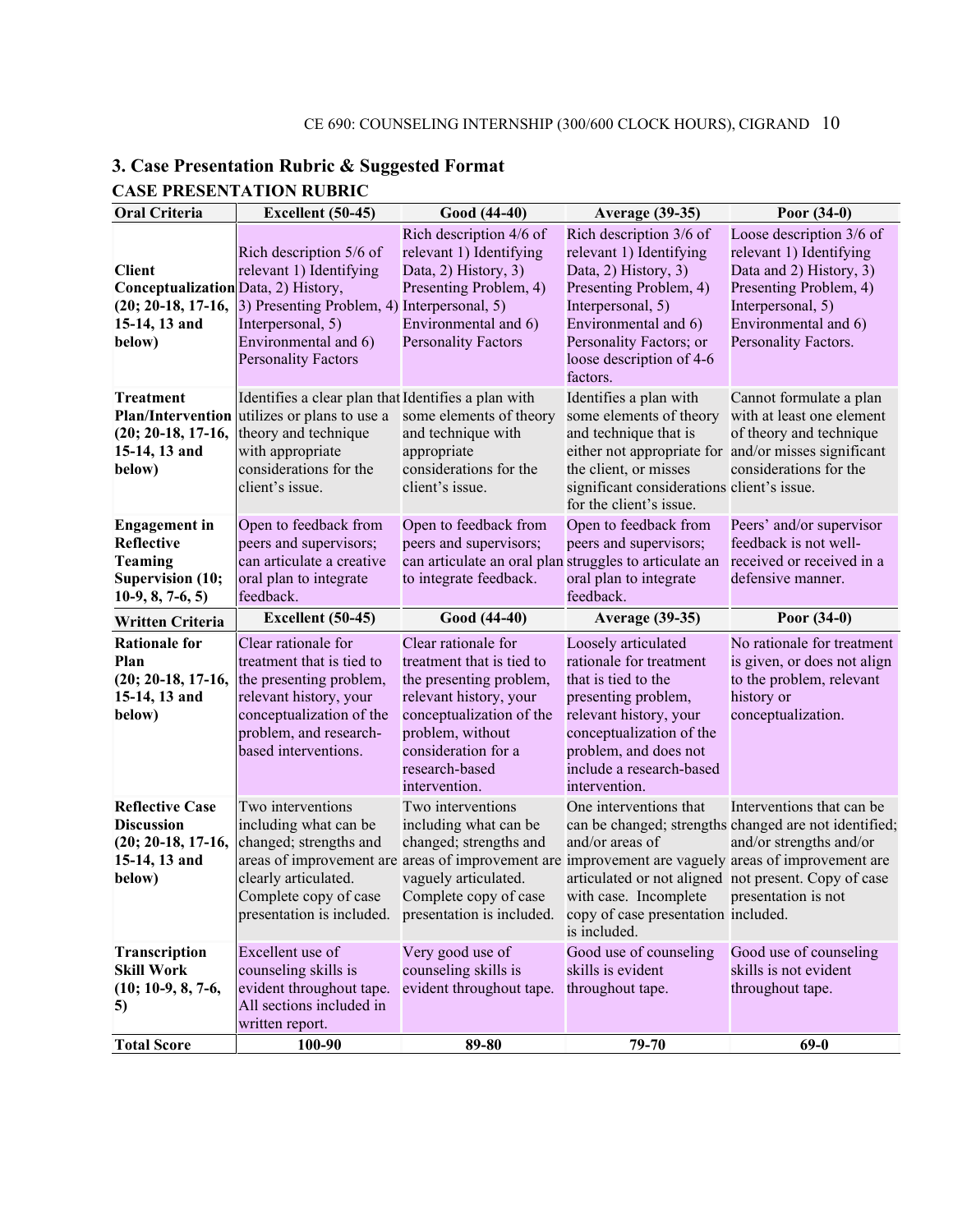#### **CASE PRESENTATION FORMAT (Headings for Case Conceptualization Handout)**

Name: (pseudonym) Grade Level or Age:

- 1. Basic identifying data (significant to case conceptualization):
- 2. Presenting Problem: **What are the complaints, concerns, discomforts of this session?**
	- a. Client's perspective
	- b. Order of importance (first, second, ...).
	- c. Precipitating circumstances
	- d. Behavioral description and recurrence (Frequency, Intensity and Duration)
- 3. Relevant History: Any historical information related to the concern that may be helpful.
	- a. How did your relationship with this student begin?
	- b. Familial, educational, physical, emotional, psychological, environmental, etc. :
- 4. Interpersonal Style:
	- a. Orientation toward others in social environment.
	- b. Interpersonal stance toward counselor, teachers, peers, others.
- 5. Environmental Factors:
	- a. Sources of Stress:
	- b. Sources of Support:
- 6. Personality Dynamics:
	- a. Cognitive Factors:
	- b. Emotional Factors:
	- c. Behavioral Factors:
- 7. Counselor's Conceptualization of the Problem:
	- a. Central features of the problem?
	- b. Common themes, what ties it all together?
	- c. Diagnosis (if appropriate)
- 8. Response to the Client: Your recommendation should be based on the conceptualization of the problem. What would you recommend:
	- a. As an appropriate intervention and why? Your rationale should be clear and tied to the presenting problem, relevant history, assessments, etc.
	- b. What theoretical approach and techniques are you choosing to use with this student and why?
- 9. Work Sample Transcription and Work Sample Student Rating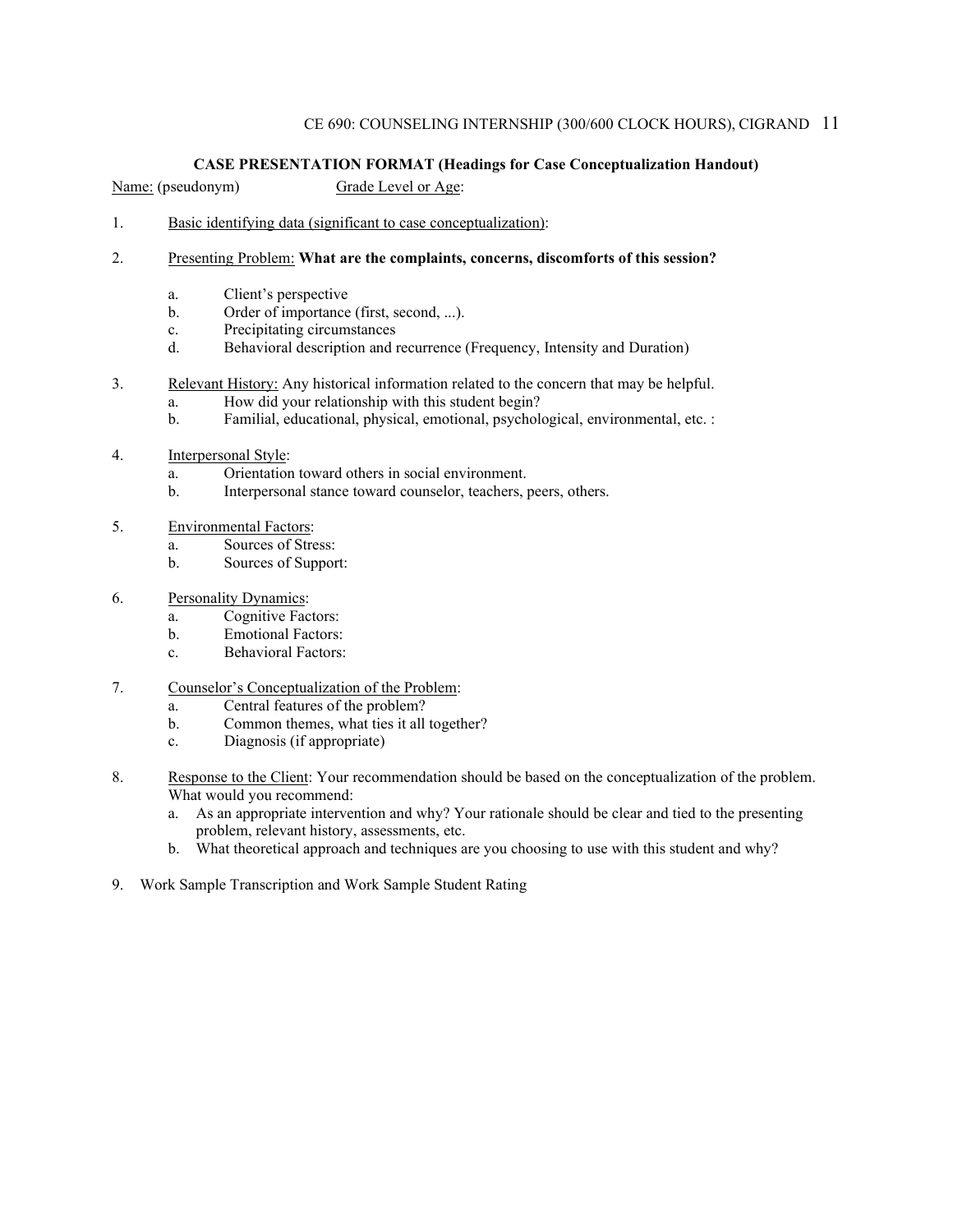#### **4. Work Sample Transcription Format, Rating Criteria, & Rubric**

#### **WORK SAMPLE TRANSCRIPTION FORMAT**

| Statement ( $CO = \text{Counselor}; CL = \text{Client}$ )                                              | Skill(s)                |
|--------------------------------------------------------------------------------------------------------|-------------------------|
| CO: Tell me what's going on.                                                                           | <b>ENC</b>              |
| CL: Well, I've just been admitted to grad school, and I am worried about everything.                   |                         |
| CO: I was in grad school for a while, and it was really hard.                                          | <b>OOPS!</b> Disclosure |
| Student reflection: I should have said this: "You sound really overwhelmed"                            | <i>PS/RF</i>            |
| CL: I'm working full-time, I'm dealing with a cranky spouse and 3 kids who are driving me crazy, and I |                         |
| think I'm in over my head.                                                                             |                         |
| CO: Tell me what that's like for you, being "in over your head"                                        | <b>FOC</b>              |

#### **ABBREVIATIONS FOR SKILL LABELING**

| <b>Skill Name</b>     | <b>Abbreviation</b> | <b>Skill Name</b>     | <b>Abbreviation</b> |
|-----------------------|---------------------|-----------------------|---------------------|
| Encourager            | <b>ENC</b>          | Immediacy             | IM                  |
| Reflection of feeling | RF                  | Eliciting meaning     | EM                  |
| Reflection of content | <b>RC</b>           | Reflection of meaning | RM                  |
| Focusing              | <b>FOC</b>          | Caring confrontation  | CC                  |
| Closed question       | $_{\rm CO}$         | Self-disclosure       | <b>SD</b>           |
| Open question         | 00                  | Directive             | DIR                 |
| Affirmation           | AFF                 | Advice giving         | AG                  |
| Summary               | SU                  | Silence (purposeful)  | <b>SI</b>           |
| Client observations   | CO                  | Paraphrasing          | PA                  |

#### **WORK SAMPLE RUBRIC**

| Criteria                  | <b>Excellent</b><br>$(45-50)$                                                                                                | Good<br>$(40-44)$                                                                                             | <b>Developing</b><br>$(35-39)$                                                                                                             | <b>Remediation</b><br><b>Needed</b> (30-35)                                                                                             | Unacceptable<br>$(30-0)$                                                                                                 |
|---------------------------|------------------------------------------------------------------------------------------------------------------------------|---------------------------------------------------------------------------------------------------------------|--------------------------------------------------------------------------------------------------------------------------------------------|-----------------------------------------------------------------------------------------------------------------------------------------|--------------------------------------------------------------------------------------------------------------------------|
| & Rating<br>(10)          | <b>Skill Labels</b> Completely accurate<br>with less than three<br>weak statements<br>replaced with preferred<br>statements. | Completely<br>than three weak<br>statements<br>replaced with<br>preferred<br>statements.                      | Less than three<br>accurate with more labeling errors with<br>less than three weak<br>statements replaced<br>with preferred<br>statements. | Less than five<br>labeling errors<br>with more than<br>three weak<br>statements<br>replaced with<br>preferred<br>statements.            | More than five<br>labeling errors and<br>more than three<br>weak statements<br>replaced with<br>preferred<br>statements. |
| <b>Skills</b><br>(15)     | Counseling Excellent skill level<br>demonstrated throughout demonstrated<br>transcript.                                      | Good skill level<br>throughout<br>transcript.                                                                 | Average skill level<br>demonstrated<br>throughout transcript. throughout                                                                   | Poor skill level<br>demonstrated<br>transcript.                                                                                         | Unacceptable skill<br>level demonstrated<br>throughout<br>transcript.                                                    |
| <b>Reflection</b><br>(25) | Insightful identification<br>of strengths and growth<br>areas of microskills,<br>session facilitation, and<br>demeanor.      | and growth areas<br>of microskills,<br>session facilitation, facilitation, and<br>and demeanor<br>accurately. | dentifies strengths dentifies strengths<br>and growth areas of<br>microskills, session<br>demeanor<br>inconsistently.                      | Struggles to<br>identify strengths<br>and or growth<br>areas of<br>microskills,<br>session facilitation, and demeanor.<br>and demeanor. | Reflection is not<br>submitted, or does<br>not address these<br>areas: microskills,<br>session facilitation,             |
| <b>Total Score</b>        | 25 or more                                                                                                                   | 18 or more                                                                                                    | 16 or more                                                                                                                                 | 14 or more                                                                                                                              | 0 to 18                                                                                                                  |

#### **WORK SAMPLE TRANSCRIPTION STUDENT RATING SCALE (select one)**

**Unacceptable Skill Level (1):** One indicates the use of inappropriate or lack of skillful interventions. Examples include: inability to listen, self-disclosure, praise, advice giving, premature problem solving,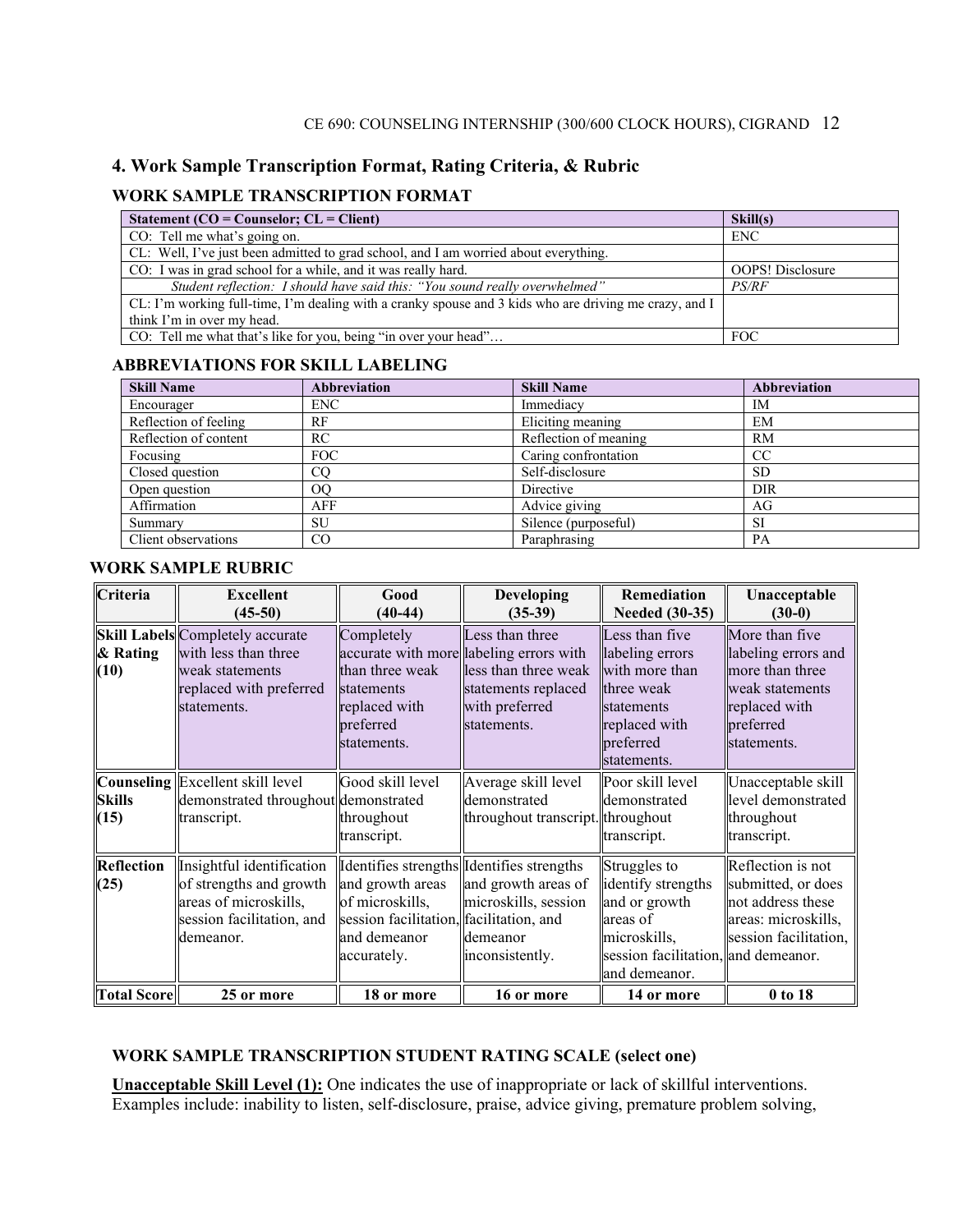judgmental/disrespectful interactions, close-ended/binary questions, seeking reassurance from the client, etc. Relationship with client inappropriate (e.g., lack of boundaries, offensive, rejecting, judgmental, lack of empathy/understanding, social rather than therapeutic, inability to understand the client's world view, impose own world view, etc.).

**Poor Skill Level (2):** Two indicates an over reliance on one or two skills (e.g., overuse of encouragers, solicits information repeatedly without using the information provided by the client, unable to focus the session, etc.). The counselor provides a low level or minimal response to the client. The counselor does not use a variety of interventions and is not able to utilize client information. There is a lack of connection in the client/counselor relationship. The trainee needs improvement in listening and communicating understanding to the client.

**Average Skill Level (3):** Three indicates an ability to demonstrate the basic communication skills (e.g., listening sequence, clarification, paraphrasing, summarization, reflection of content, etc.). The counselor is able to utilize client information. Beginning to connect with client and foster a therapeutic relationship and understanding.

**Good Skill Level (4):** Four indicates an ability to demonstrate advanced counseling skills (e.g., advanced empathy, confrontation, immediacy, reflection of feeling, reflection of meaning, interpretation, metaphor, reframe, etc.). The counselor is able to use and add to client information/story. Appropriate risk taking on the part of the counselor is evident. Client/Counselor relationship includes safety and risk taking, comfort and discomfort, etc. Counselor is able to help the client understand her/his own story better than before they began talking.

**Excellent Skill Level (5):** Five indicates an ability to consistently demonstrate all the skills, both basic and advanced, depending upon the client and the counselor/client interaction. Counselor is also able to demonstrate creativity, insight, identify patterns or themes in client behavior/thoughts, feelings, etc. Counselor interventions and relationship with the client are therapeutic (i.e., lead to change) and contextually based. The counselor contributes consistently and profoundly to the story/interaction.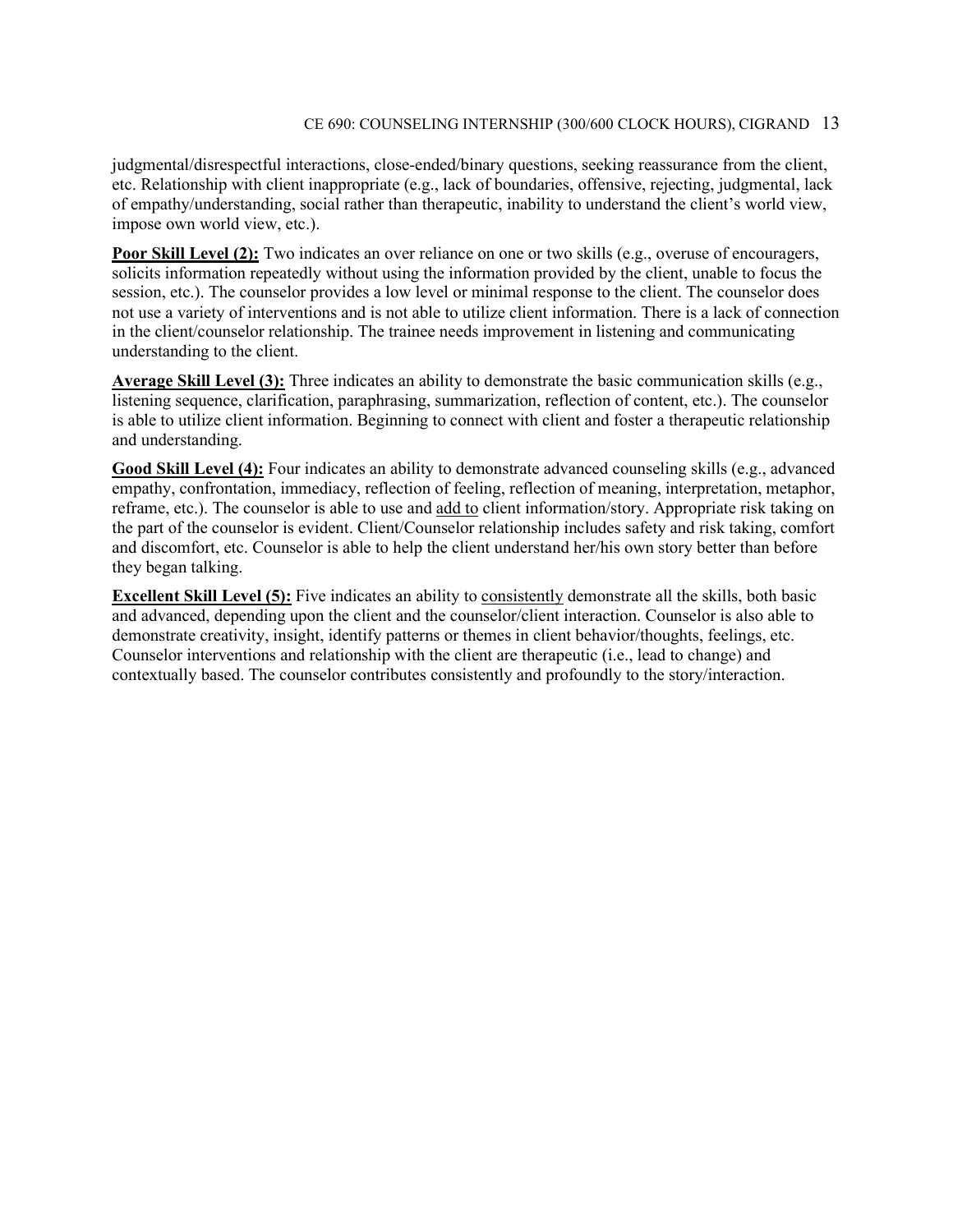#### **5. Internship Reflective Summary Paper Rubric**

| <b>Summary of</b><br><b>Experiences (40)</b> | Excellent (40-36)                                                                                                                                                     | Good (35-32)                                                               | <b>Average (31-28)</b>                                                                       | Poor $(27-0)$                                                               |
|----------------------------------------------|-----------------------------------------------------------------------------------------------------------------------------------------------------------------------|----------------------------------------------------------------------------|----------------------------------------------------------------------------------------------|-----------------------------------------------------------------------------|
| <b>Practicum Goals</b>                       | Positives and negatives<br>discussed; changes clearly<br>stated for future.                                                                                           | Positives or negatives<br>discussed; changes for<br>future vaguely stated. | Positives or negatives<br>cursorily discussed. No<br>changes stated for future.              | No positives or<br>negatives discussed,<br>no changes stated<br>for future. |
| <b>Tasks Completed</b>                       | Successes and challenges<br>clearly stated for all goals.                                                                                                             | Successes or challenges<br>clearly stated for 3-4<br>goals.                | Successes or challenges<br>vaguely stated in general. challenges stated.                     | No successes or                                                             |
| <b>Supervision</b><br><b>Experiences</b>     | Evaluation of experiences Evaluation of experiences Evaluation of experiences Evaluation of<br>clearly stated with personal well stated without<br>learning included. | personal learning<br>included.                                             | vaguely stated or personal experiences vaguely<br>learning excluded.                         | stated and no<br>personal learning<br>included.                             |
| <b>Critical Incidents</b>                    | Discussed in depth with<br>evidence of learning<br>included.                                                                                                          | Discussed in depth;<br>evidence of learning<br>vaguely included.           | Cursorily discussed, no<br>learning included.                                                | No discussion of<br>experiences, no<br>learning included.                   |
| <b>Final Thoughts</b>                        | Excellent synthesis of<br>Practicum experience.                                                                                                                       | Good synthesis of<br>Practicum experience                                  | Fair synthesis of<br>Practicum experience.                                                   | No synthesis of<br>Practicum<br>experience.                                 |
| <b>Self-Learning</b>                         | Clear evidence of<br>reflection.                                                                                                                                      | Some evidence of<br>reflection of total<br>experience.                     | Little evidence of<br>reflection.                                                            | No evidence of<br>reflection                                                |
| <b>Outcomes (SMART</b><br>Data)              | All goals have been<br>measured using data and<br>are noted in paper.                                                                                                 | Three goals have been<br>measured using data and<br>are noted in paper.    | Two or one goals have<br>been measured using data measured using data<br>are noted in paper. | No goals have been<br>or are not noted in<br>paper.                         |
| <b>Writing Skills (10)</b>                   | <b>Excellent</b><br>$10-9$                                                                                                                                            | Good<br>$8-6$                                                              | Average<br>$5 - 3$                                                                           | Poor<br>$2 - 0$                                                             |
| <b>Writing Style</b>                         | Thoughts well-articulated<br>using professional style.                                                                                                                | Thoughts articulated<br>using professional style.                          | Thoughts articulated with<br>vacillation between<br>professional and<br>colloquial style.    | Thoughts poorly<br>articulated or chiefly<br>colloquial in style.           |
| <b>Grammar</b> and<br><b>Spelling</b>        | No grammatical and/or<br>spelling errors.                                                                                                                             | Less than 5 grammatical<br>and/or spelling errors.                         | Less than 10 grammatical More than 10<br>and/or spelling errors.                             | grammatical and/or<br>spelling errors.                                      |
| <b>Total Score</b>                           | 50-45                                                                                                                                                                 | 45-40                                                                      | 39-31                                                                                        | $30 - 0$                                                                    |

#### **6. University, Site Supervisor, and Self Evaluations using the CCS-R**

Students will be comprehensively evaluated using Counseling Competency Scale – Revised two times during the semester. At mid-term, students will complete the self-evaluation, and your university supervisor (faculty) and site supervisor will also complete the mid-term evaluation. These are formative evaluations to give you feedback on your performance, and will not be a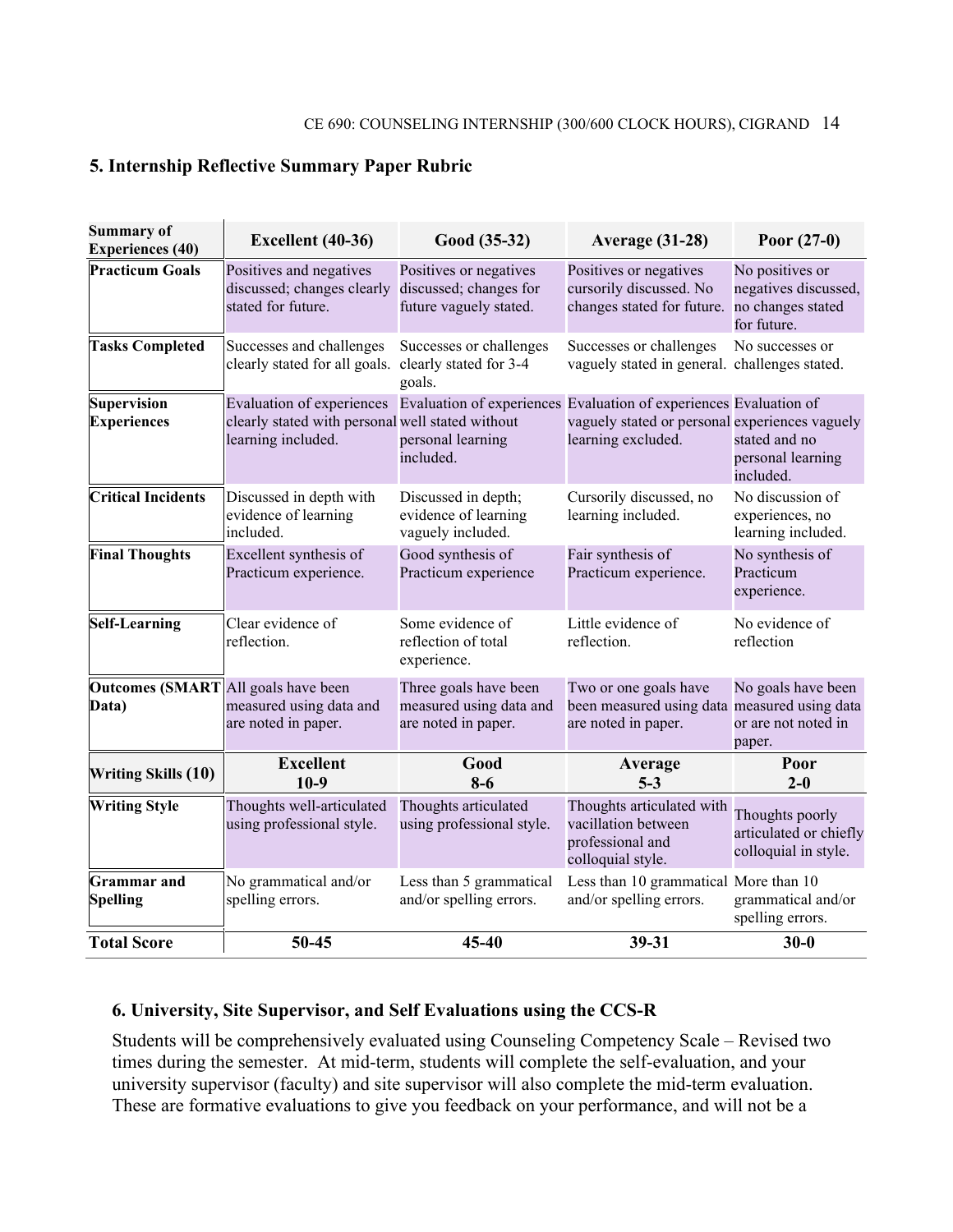part of your grade for the course. At the end of the course, after your case presentation has been submitted, the university supervisor and site supervisor will again complete the CCS-R. These evaluations will be a part of your grade (**see CCS-R in Course Materials on D2L; 115 pts.**)

### **VIII. UNIVERSITY EXPECTATIONS & COURSE POLICIES**

#### **A. University Expectations and Resources**

- **Diversity Statement:** This is meant to be a safe, welcoming, and inclusive classroom environment for students of all races, ethnicities, sexual orientations, gender identities/variances, ages, religions, economic classes, and ability statuses. As such, you will be encouraged and challenged to use language and basic counseling techniques that are respectful, inclusive, representative and culturally appropriate.
- **Academic Integrity:** Students are expected to practice professionalism and academic integrity in all assignments and class discussions. This includes but is not limited to treating other students and the professor respectfully, engaging in meaningful class discussions, thinking and writing critically and thoughtfully, creating original works, and citing all resources using APA format. Plagiarism will result in loss of credit for this course, and further consequences may result from the university system. The collegiate policy on plagiarism and cheating is outlined in the Student Handbook. It is your responsibility to be aware of this policy. You can also find it online at: [http://www.winona.edu/sld/academicintegrity.asp.](http://www.winona.edu/sld/academicintegrity.asp)
- **Electronic Device Notice:** As a matter of courtesy to your classmates and the instructor, please turn off your beepers, cell phones, and any other electronic devices that make any noise.
- **Laptop/PDA Policy:** Excluding students with a documented disability, the use of laptops and PDAs in class is prohibited without prior permission of the instructor.
- **Class Visitor Policy:** Due to the clinical nature of this course in this curriculum, visitors of any age are not allowed without prior permission of the instructor.
- **E-mail Policy:** You are assigned a university e-mail account that will be used by professors. Students should make every effort to get to know their account and check it regularly.
- **Accommodations:** Students with documented disabilities who may need accommodations, who have any medical emergency information the instructor should know of, or who need special arrangements in the event of an evacuation, should make an appointment with the instructor as soon as possible, no later than the 1st week of the term. According to Section 504 of the Rehabilitation Act of 1973, students with disabilities have the right to receive necessary reasonable accommodations and support services to allow equal access at Winona State University. If you have a disability that requires accommodations, you are eligible for support through access services, found at [http://www.winona.edu/accessservices/gettingstarted.asp.](http://www.winona.edu/accessservices/gettingstarted.asp)
- **Commitment to Inclusive Excellence:** WSU recognizes that our individual differences can deepen our understanding of one another and the world around us, rather than divide us. In this class, people of all ethnicities, genders and gender identities, religions, ages, sexual orientations, disabilities, socioeconomic backgrounds, regions, and nationalities are strongly encouraged to share their rich array of perspectives and experiences. If you feel your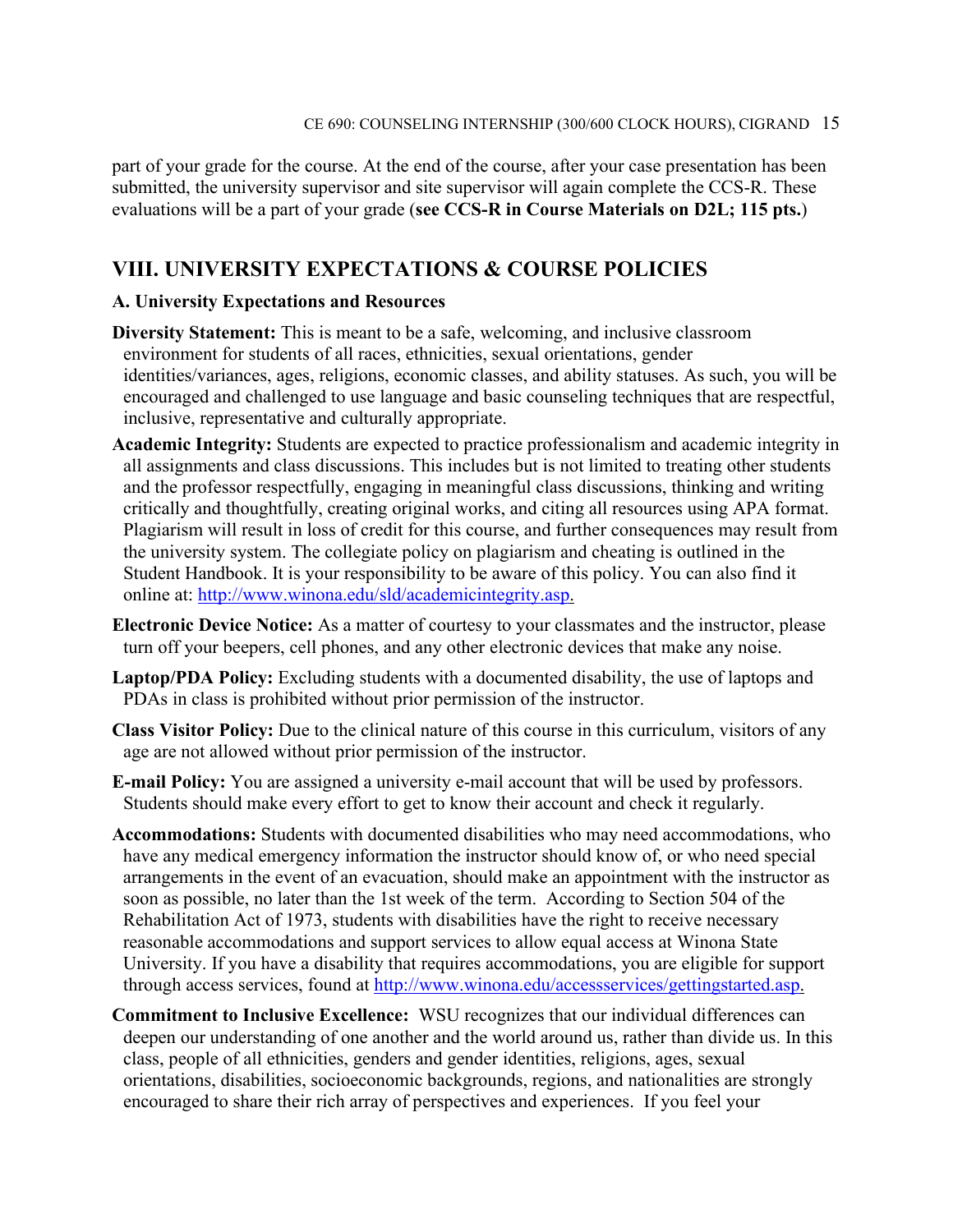differences may in some way isolate you from WSU's community or if you have a need of any specific accommodations, please speak with the instructor early in the semester about your concerns and what we can do together to help you become an active and engaged member of our class and community. Campus resources for students: [http://www.winona.edu/diversity/estatement.asp.](http://www.winona.edu/diversity/estatement.asp)

#### **B. Graduate Student Resources**

**General Information:** Academic calendar, forms and other procedures for graduate students can be found at<http://www.winona.edu/gradstudies/currentstudents.asp>

WSU-Rochester Student & Campus Services, UCR Room SS128, 285-7100, [\(www.winona.edu/rochester/\)](http://www.winona.edu/rochester/): RCTC Counseling Center, UCR Room SS133; 285-7260 [\(www.rctc.edu/counseling\\_career\\_center/\)](http://www.rctc.edu/counseling_career_center/) UCR Learning Center, UCR Room AT306; 285-7182

**Counseling Services:** Graduate school can be very stressful. Counselors are available in Winona and through partnership with RCTC on the UCR campus to help you with a wide range of difficulties.

WSU counselors in Winona are located in the Integrated Wellness Complex 222 and they can be reached at 457-5330. The RCTC Counseling Center is located in SS 133 and can be reached at 285-7260.

**Other Support Services:** WSU-Rochester Student & Campus Services Office and the WSU Inclusion and Diversity Office are dedicated to helping students of all races, ethnicities, economic backgrounds, nationalities, and sexual orientations. They offer tutoring and a wide range of other resources.

The WSU-R Student & Campus Services Office is located in Room SS128 on the UCR campus and can be reached at 285-7100. The WSU Inclusion & Diversity Office is located in Kryzsko Commons Room 122, and they can be reached at 457-5595. Information about the *KEAP Center*, dedicated to supporting diversity on campus, can be found here: [http://www.winona.edu/diversity/22.asp.](http://www.winona.edu/diversity/22.asp)

*UCR Learning Center – Rochester***:** For help with writing and the development of papers on the WSU-Rochester campus, contact personnel in AT306 or call 285-7182.

*Writing Center - Winona:* The Writing Center offers free, individualized instruction in all forms and disciplines during any stage of writing, reading, or research. Call 507.457.5505 for an appointment. Walk-ins also welcome.

**Student Grievances:** Students are encouraged to speak directly with instructors when concerns arise. When issues cannot be resolved between the student and the instructor, students have the right to due process. Such complaint procedures are available online at: <http://www.winona.edu/sld/studentgrievance.asp>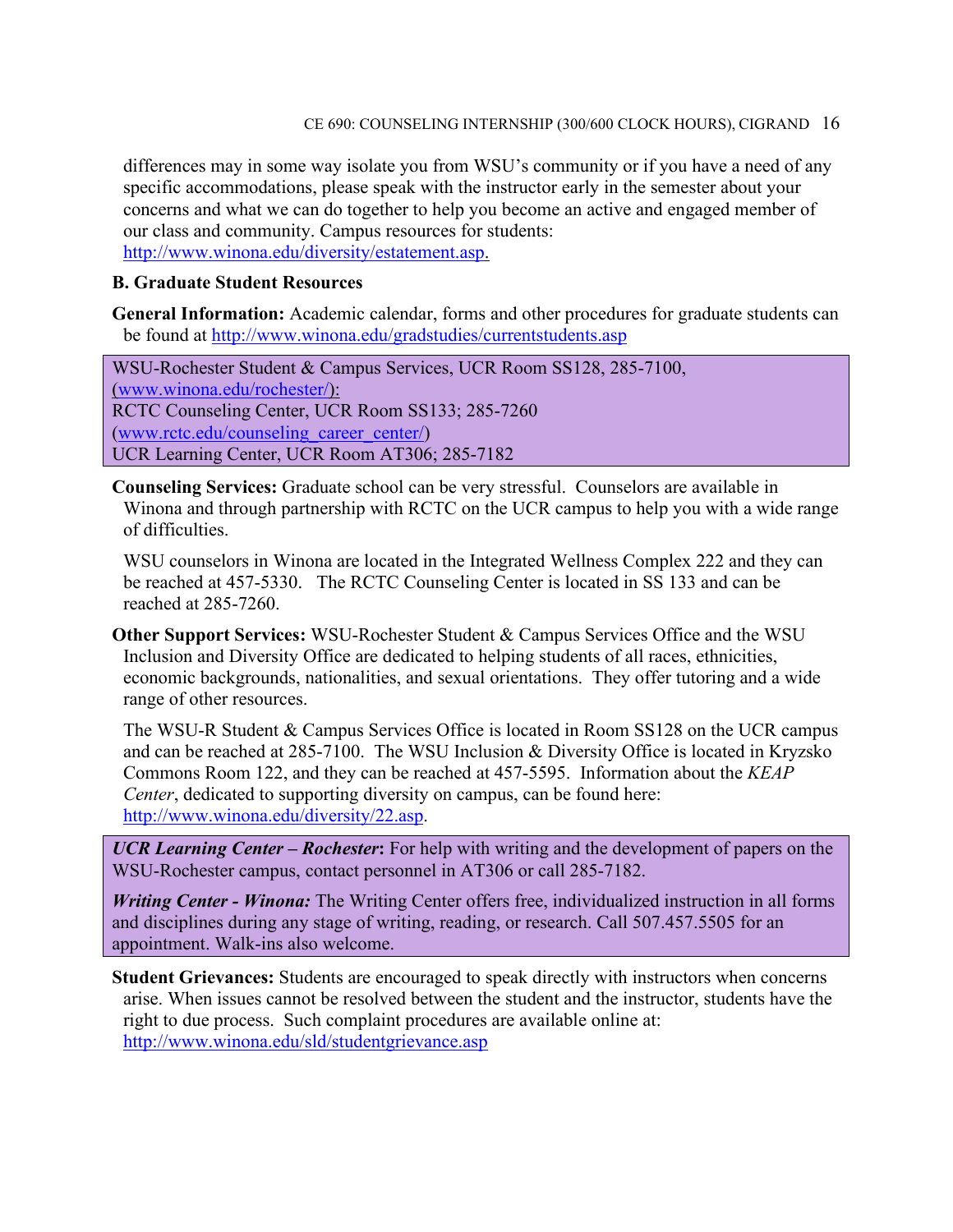### **IX. COURSE SCHEDULE**

| <b>DATE</b>              | <b>Topics of Discussion &amp; Case</b><br><b>Presentations</b>                                                                                                                                                                                                                                                                            | <b>Due to Instructor</b>                                                                                                                                                                                                                                                                                   | Core/<br><b>CMHC/SC</b>                                                                                   |  |  |
|--------------------------|-------------------------------------------------------------------------------------------------------------------------------------------------------------------------------------------------------------------------------------------------------------------------------------------------------------------------------------------|------------------------------------------------------------------------------------------------------------------------------------------------------------------------------------------------------------------------------------------------------------------------------------------------------------|-----------------------------------------------------------------------------------------------------------|--|--|
| 8.23.2021                | •Introductions, Course Planning,<br>Syllabus Review; Practicum/Internship<br>Handbook Review<br>•Learning Goals, self-assessment<br>•Discussion of Site Visits &<br>Supervisor/Supervisee Rights and<br>Responsibilities, Forms.<br>•COVID Accommodations                                                                                 | 1. Practicum/Internship Site<br><b>Approval Form</b><br>2. Practicum-Internship<br>Agreement<br>3. Student Information form<br>4. Proof of Liability Insurance<br>5. Schedule Initial Site Visit via<br>email                                                                                              | 1k, 11, 1m                                                                                                |  |  |
| 8.30.2021                | •Counseling style and professionalism<br>•Legal and Ethical Issues in Counseling<br>•The First Session: Structuring, Rapport,<br>Confidentiality, Communication, and<br>Assessment<br>•Suicide and Substance Use/Risk<br>Screening and Assessment<br>•Case Conceptualization and Treatment<br>Planning, Record Keeping<br>·Site Check-ins | 1. All Site Visits Completed by<br>Instructor; Signed Site Supervisor<br>Handbook form<br>2. Weekly Log<br>3. Bring example or plan for<br>suicide risk assessment and crisis<br>response protocol after discussing<br>it with your site supervisor.<br>4. Internship Learning Goals due<br>to D2L Dropbox | 51, 5m, 5n, 7c,<br>7d, 7i, 7j, 7k, 7l<br>11b, 1c, 1d,<br>2k, 2l, 2m, 3a,<br>3b, 3c<br>$/2e$ , 2l, 2n, 3h, |  |  |
| 9.6.2021                 | Course instructor is available for distance supervision                                                                                                                                                                                                                                                                                   |                                                                                                                                                                                                                                                                                                            |                                                                                                           |  |  |
| 9.13.2021                | •Intervention Selection and<br>Implementation;<br>•Multicultural Sensitivity, Advocacy, and<br>Competencies;<br>•Program Planning                                                                                                                                                                                                         | 1. Weekly Log                                                                                                                                                                                                                                                                                              | 2a, 2c, 2d, 2j,<br>3d, 3e<br>$/2j$ , 2k, 3b, 3d,<br>3e, 3f, 3m,                                           |  |  |
| 9.20.2021                | •Using data in counseling<br>•College and Career Readiness<br>•Professional Development by Design<br>·Site Check-ins                                                                                                                                                                                                                      | 1. Weekly Log<br>2. Students bring issues or topics<br>for learning to supervision.                                                                                                                                                                                                                        | $-/-/3i$ , 3j, 3k, 3n                                                                                     |  |  |
| 9.27.2021                | Course instructor is available for distance supervision                                                                                                                                                                                                                                                                                   |                                                                                                                                                                                                                                                                                                            |                                                                                                           |  |  |
| 10.4.2021                | •Learn and Practice Reflective Teaming                                                                                                                                                                                                                                                                                                    | 1. Attendance & Preparation for<br><b>Class Discussion/Supervision</b><br>READ: Course readings on<br>Reflective Teaming (D2L)<br>2. Weekly Log                                                                                                                                                            | $-/-/31$                                                                                                  |  |  |
| 10.11.2021               |                                                                                                                                                                                                                                                                                                                                           | Course instructor is available for distance supervision                                                                                                                                                                                                                                                    |                                                                                                           |  |  |
| 10.18.2021<br>10.25.2021 | •Internship Formal Case Presentations #1<br>Course instructor is available for distance supervision or in-person                                                                                                                                                                                                                          | 1. Weekly Log<br>2. Tape Presentation #1 and<br>transcription due >D2L<br>Dropboxes.                                                                                                                                                                                                                       | $-llb, lc, Id,$<br>2k, 2l, 2m, 3a,<br>3b, 3c<br>$/2e$ , 2l, 2n, 3h                                        |  |  |
|                          | consultations                                                                                                                                                                                                                                                                                                                             |                                                                                                                                                                                                                                                                                                            |                                                                                                           |  |  |